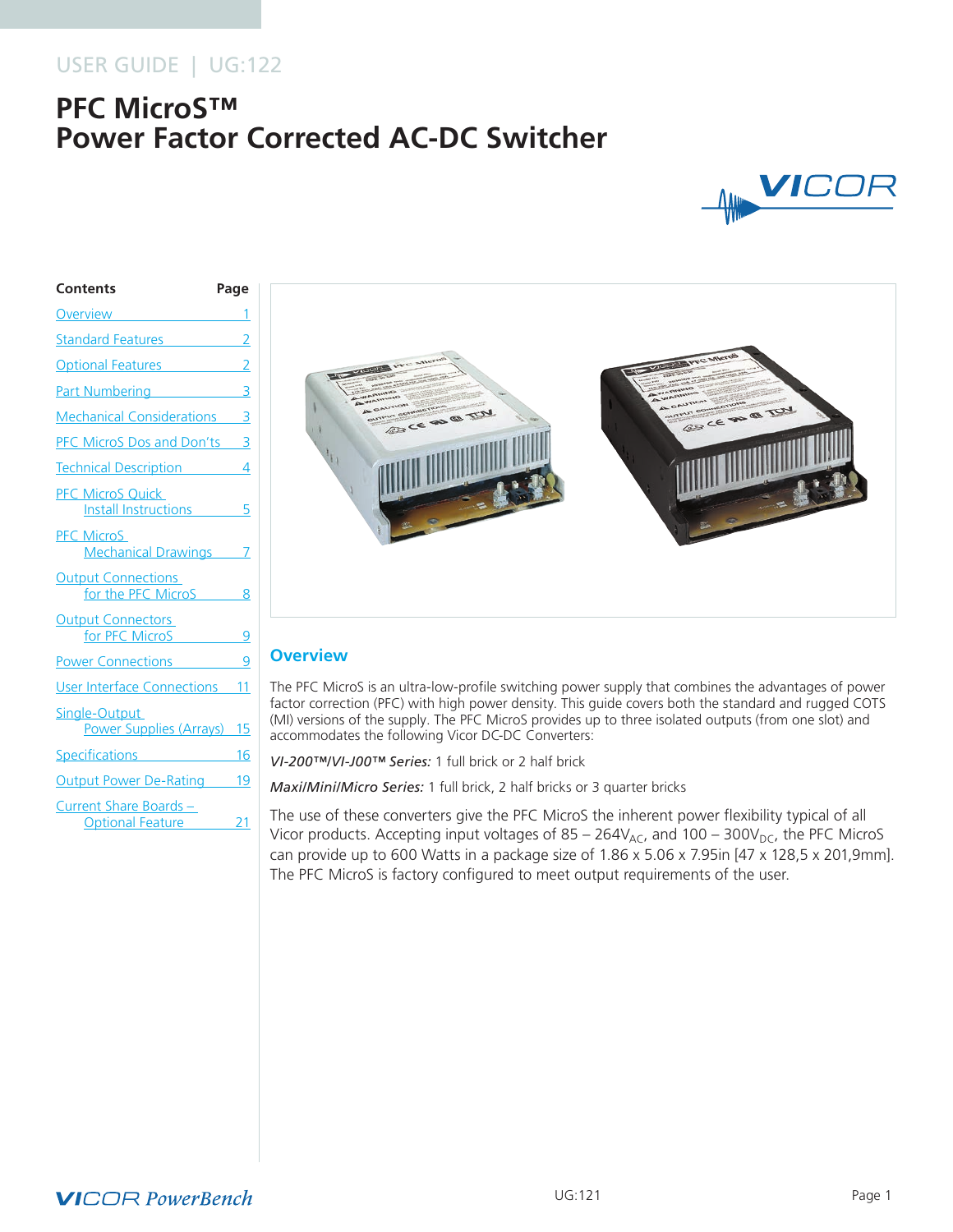### <span id="page-1-0"></span>**Standard Features**

- Power Factor Correction: Typically 0.98 (>75% Load)
- Universal Input:  $85 264V_{AC}$ ,  $47 500Hz$ , or  $120 300V_{DC}$
- Power Output: 600W at  $230V_{AC}$  (200 $V_{AC}$  minimum input); 500W at  $115V_{AC}$  (100 $V_{AC}$  minimum input)
- Up to three isolated outputs (one slot)
- $\blacksquare$  Fan cooled
- Full power to 45°C; half power at 65°C
- $\blacksquare$  Soft start for limiting inrush current
- Conducted EMI: FCC Class A; EN 55022, Class A (consult factory)
- Harmonic Distortion to EN61000-3-2
- AC Power OK status signal;
- Output Sequencing and General Shut Down
- Autosense (Refer to Page 6 and 14 for more information on Autosense)
- Output overcurrent protection on all outputs
- Output overvoltage protection (not applicable when using VI-J00 DC-DC Converters)
- $\blacksquare$  Output overtemperature limiting (not applicable when using VI-J00 DC-DC Converters )
- Ride-through (hold-up) time: >20ms at 500W load (nominal line)
- $\blacksquare$  Size: 1.86 x 5.06 x 7.95in [47,3 x 128,5 x 201,9mm]
- Safety Agency Approvals: CE Marking, TÜV CUE (certain configurations may not have all listed approvals)
- Uses 300V<sub>DC</sub> input VI-200™/VI-J00™ modules and/or 375V<sub>DC</sub> input Maxi/Mini/Micro modules
- Power good status signal when Maxi, Mini or Micro modules used

### **Optional Features**

- I I/T/H-grade output converters
- $\blacksquare$  Current Share Board for unit to unit power sharing see Pages 22 23
- $\blacksquare$  Connector kits (#19-130044)
- $\blacksquare$  MI Chassis specific options:
	- Mil-STD 810 for Shock and Vibration
	- Mil-STD 704 and 1399 for Overvoltage and Transients
	- $\blacksquare$  –40°C operation
	- $\blacksquare$  Conformal coating contact factory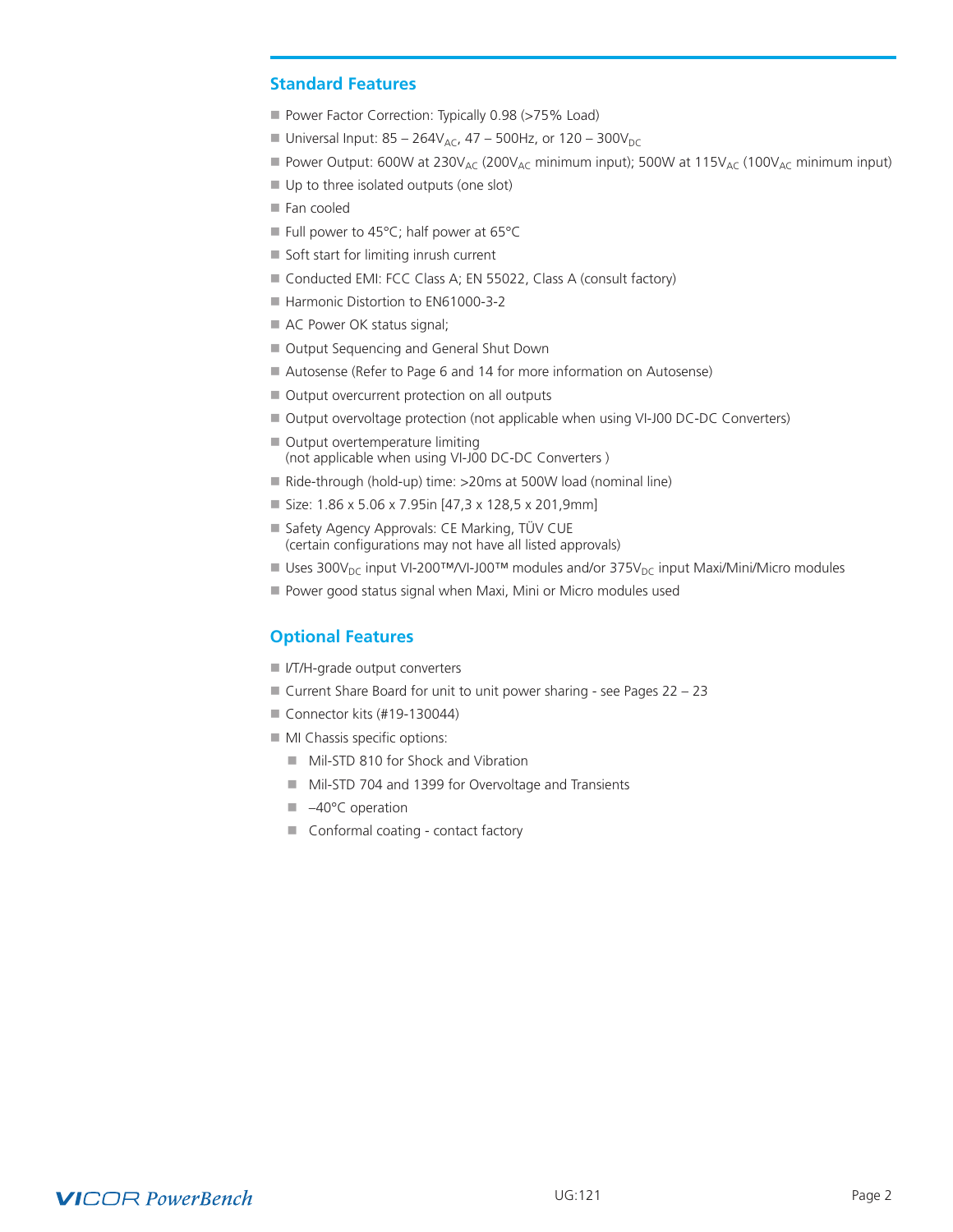#### <span id="page-2-0"></span>**Part Numbering**

**PFC MicroS PSx1-x2 x3(x4)-xxxx-x5** ex: PS2-20-6544-G

 $x_1$  = number of outputs

- $x_2$  = number of VI-200<sup>TM</sup>/VI-J00<sup>TM</sup> modules
- $x_3$  = number of Maxi/Mini/Micro modules
- **(x4 )** = optional Factory assigned
- **xxxx** = sequential number assigned by Vicor
- $x<sub>5</sub>$  = optional Factory assigned

Note:  $x_5$  = MI for rugged chassis, = MC for rugged chassis with conformal coating

### **Mechanical Considerations**

The PFC MicroS™ can be mounted on one of three surfaces using standard 8-32 or 4mm screws. Maximum allowable torque is 5in.lbs, and the maximum penetration of 0.25in [6 mm] on the sides and 0.125in [3mm] on the bottom.

When selecting a mounting location and orientation, the unit should be positioned so air flow is not restricted. Maintain a 2in [5,1cm] minimum clearance at both ends of the PFC MicroS, and route all cables so air flow is not obstructed. The power supply draws air in at the fan side/AC input side and exhausts air out the load side. If air-flow ducting is used, avoid sharp turns that could create back pressure. The fans move approximately 10CFM of air.

Avoid excessive bending of output power cables after they are connected to the output terminals. For high-current outputs, use cable ties to support heavy cables and minimize mechanical stress on connectors. Be careful not to short-out to neighboring outputs. The maximum torque recommended on output nuts is 10in.lbs.

Avoid applications in which the unit is exposed to excessive shock or vibration levels as the unit is designed primarily for office type equipment. In such applications, a shock absorbing mount design is required.

### **PFC MicroS Dos and Don'ts**

- Do not restrict air flow to the unit. The cooling fan draws air into the unit and forces it out at the output power terminals. A minimum of two inches in front and behind the supply should be maintained in order to prevent air obstructions.
- $\blacksquare$  Run the output (+/-) power cables next to each other to minimize inductance. Use twisted pairs if possible.
- Do not attempt to repair or modify the power supply in any manner. In the event of problems, contact Customer Service at 1-800-735-6200.
- Insert proper fault protection at power supply input terminals (i.e., a fuse).
- Use proper size wires to avoid overheating and excessive voltage drop.
- $\blacksquare$  Output voltages over 60V<sub>DC</sub>, whether from individual modules or series arrays, are considered as hazardous secondary outputs under UL 60950. Appropriate care must be taken in design implementation of the supply.

# **VICOR PowerBench**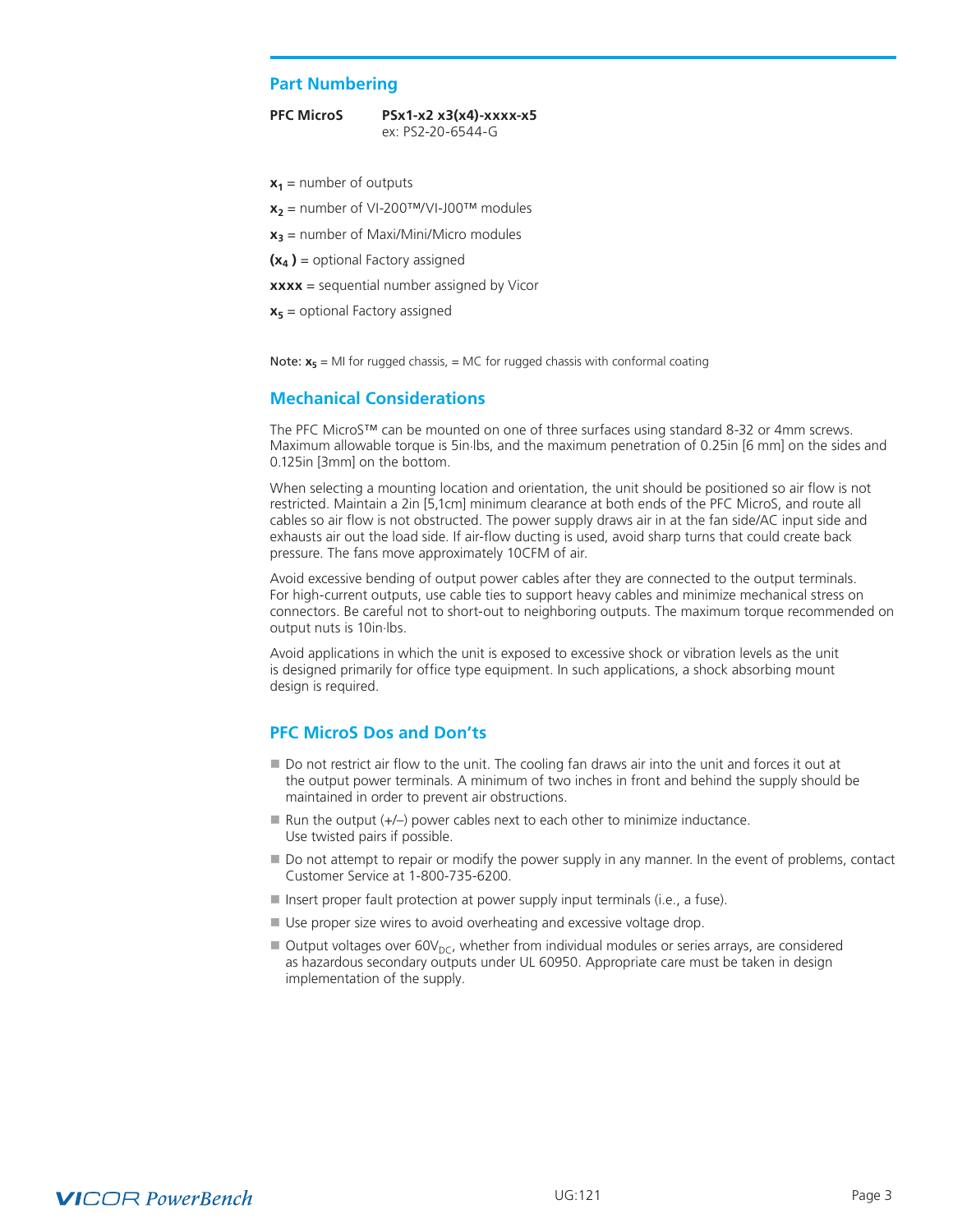### <span id="page-3-0"></span>**Technical Description**

The PFC MicroS™ consists of an off-line single-phase, power-factor-corrected front end, EMI filter, cooling fan, customer interface, power supply control circuitry, associated housekeeping circuits, and a selection of Vicor VI-200™/VI-J00™ and/or Maxi/Mini/Micro DC-DC converters.

Input AC mains voltage is applied to input connector MBJI. The input current is passed through an EMI filter designed to meet conducted noise limit "A" specifications of FCC Part 15.

At start up, inrush current is limited by a PTC thermistor. The PTC is shunted out shortly after initial power-up by a DC bus voltage sense circuit driving a relay. After rectification, the input voltage is put through a boost converter that keeps the AC input current sinusoidal and synchronized with the input AC voltage (in compliance with EN61000). The boost converter delivers a regulated input to the hold-up capacitors and a high voltage backplane. The backplane supplies power to the DC-DC converters that provide the desired low voltage regulated outputs.

Output voltage conversion is achieved by the Vicor family of Zero-Current Switching (ZCS) DC-DC converters. These are forward converters in which the main switching element switches at zero current. This patented topology has a number of unique attributes: low switching losses; high-frequency operation, resulting in reduced size for magnetics and capacitors; excellent line and load regulation; wide adjustment range for output; low EMI/RFI emission and high efficiencies.

At initial power-up, the PFC MicroS outputs are disabled to limit the inrush current and to allow the DC bus potential to settle out to the correct operating level. A low-power flyback converter converts the high-voltage DC bus into regulated low voltage to power the internal housekeeping circuits and DC cooling fan.

The internal housekeeping  $V_{CC}$  comes up within 1s after the application of input power. Once the high-voltage bus is within operating limits, the AC Power OK signal asserts to a TTL "1," indicating the input power is OK, and the power outputs will come up 250ms later.

An output Enable/Disable function is provided to control Vicor's DC-DC converters. If the Enable/Disable control pin is pulled low, the modules output is disabled. The nominal delay associated for an output to come up when measured from release of the Enable/Disable pin is 9 – 12ms. The General Shut Down function controls all outputs simultaneously and works in a similar manner.



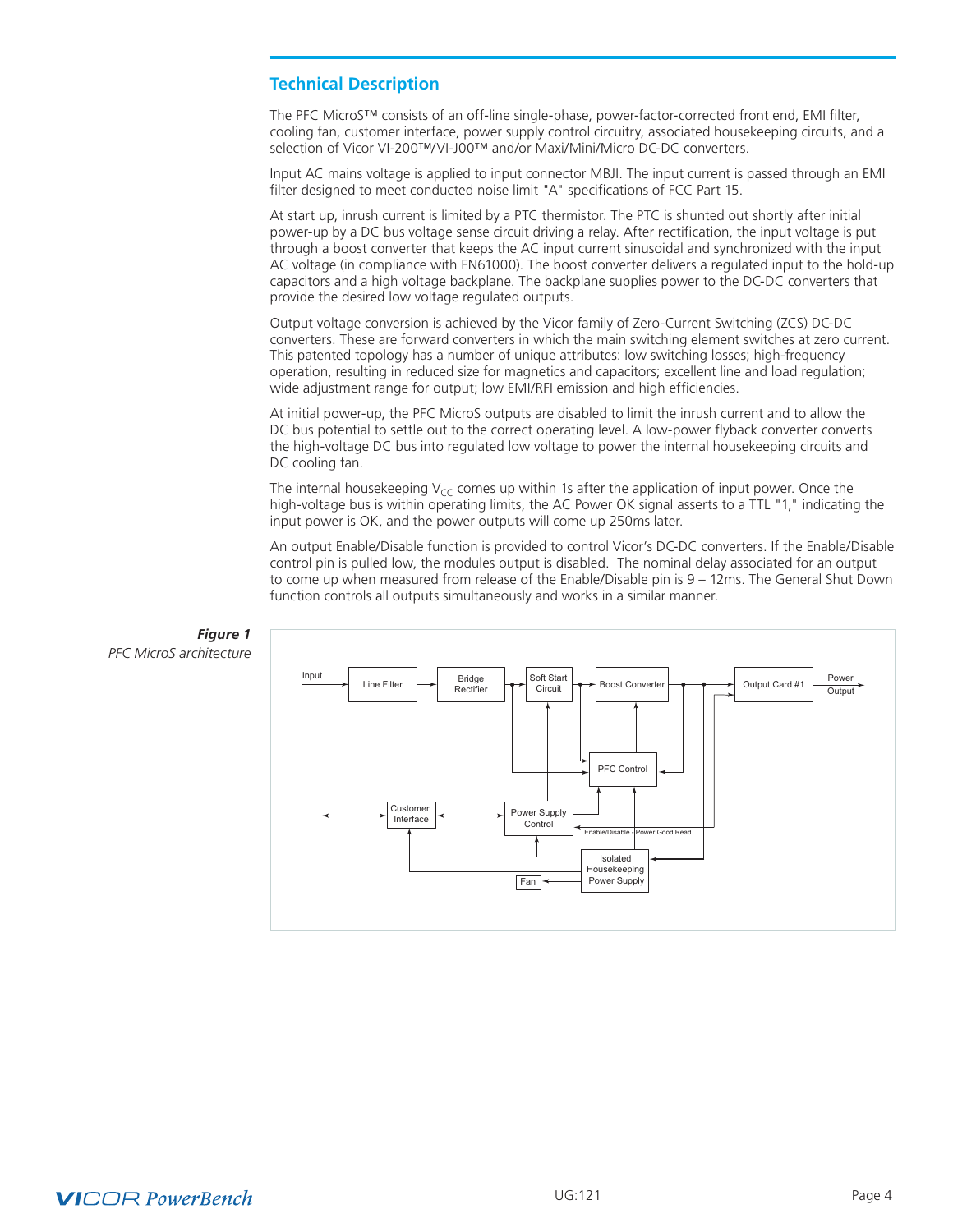### <span id="page-4-0"></span>**PFC MicroS™ Quick Install Instructions**

(For Mechanical Drawing, see page 7)

#### **Mounting the PFC MicroS**

- The PFC MicroS can be mounted on either of three sides.
- Use #8-32 or 4mm mounting screws. Maximum penetration should not exceed 0.25in [6mm] on the side and 0.125in [3mm] on the bottom.
- $\blacksquare$  Maintain 2in [5,1cm] clearance at both ends of power supply for air flow.

### **Input Connections**



### *Input Power MBJ1*

- Apply input AC power connector MBJ1.  $\blacksquare$  Maximum torque is 5in $\blacksquare$ lbs.
	- A fuse or circuit breaker in the input line is necessary for safety requirements (10A).
- Molex mating receptacle 39-01-4051, terminals 39-00-0089, crimp tool Molex # 11-01-0199.

#### **Output Connections**

#### *Power Connections*

Installing bus bars on output studs (when full-size and half-size modules used):

- $\blacksquare$  The right stud is Positive and the left stud is the Return on single output cards.
- $\blacksquare$  Remove the nut and place ring lug over output stud.
- Replace and tighten the nut to a torque of 10 inch pounds. Do Not over-tighten nuts.

#### Installing power connectors with 16-pin Molex connectors (when quarter size modules used):

| . |  |                                           |  |  |  |  |                                                           |
|---|--|-------------------------------------------|--|--|--|--|-----------------------------------------------------------|
|   |  | 16 15 14 13 12 11 10 9<br>8 7 6 5 4 3 2 1 |  |  |  |  | S1J1-7 and S1J1-15 are Positive for output #1, while pins |
|   |  |                                           |  |  |  |  | S1J1-8 and S1J1-16 are the Return.                        |

- 8 and S1J1-16 are the Return. S1J1-4 and S1J1-12 are Positive for output #2, while pins
- S1J1-5 and S1J1-13 are the Return.
- | |+ |T | -| +| T| -| +  $|-|+|+|$  -  $|+|$   $\sim$   $\sim$   $|+|$ S1J1 (16 Pin)

M1 S1J2

C<sub>1</sub> 14

+

- S1J1-1 and S1J1-9 are Positive for output # 3, while pins
- S1J1-2, and S1J1-10 are the Returns.
- For this 16-pin housing, use Molex mating receptacle #39-01-2160 with #39-00-0039 terminals.
- Attach 18 24AWG stranded wire using Molex tool #11-01-0197.
	- See Page 8 for diagrams of output connections.



M2

+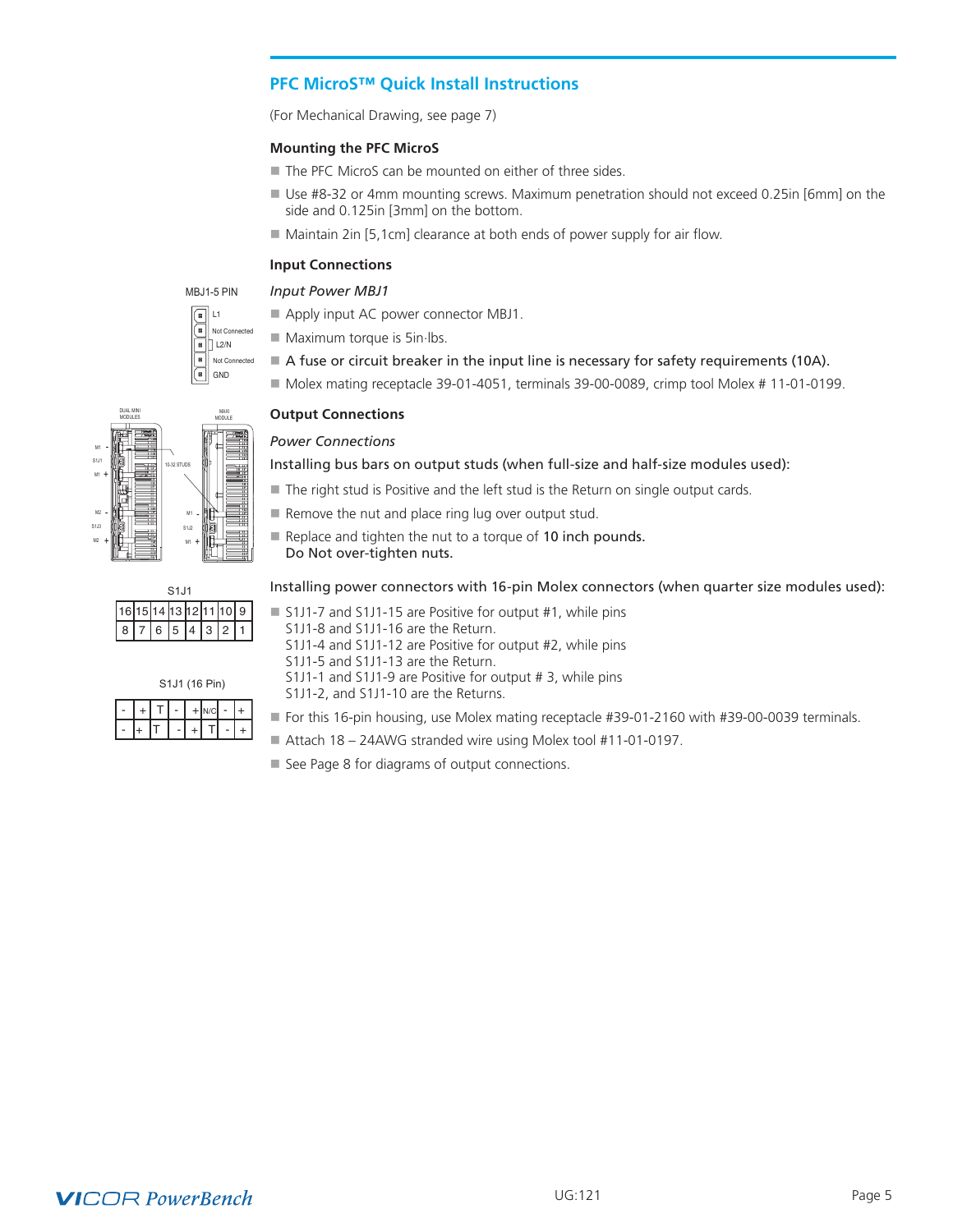#### **Sense Connections**

#### **1 2 Sense Connections Trim Pin Pin**

- **3**
- **+REMOTE SENSE –REMOTE SENSE**
- The PFC MicroS is shipped with Autosense installed
	- (For more information on Autosense, refer to Page 14)

*Sense connections on output connections with studs:*

- For Remote Sense, connect Remote-Sense wires to the Trim Connector (S1J2 connector for single outputs, and S1J1/J3 connector for dual outputs).
- $\blacksquare$  Pin 2 is the +SENSE and Pin 3 is the -SENSE.
- Use Molex mating receptacle #50-57-9403 with #16-02-0103 terminals.
- $\blacksquare$  Attach terminals to 24 30AWG stranded twisted pair wire using Molex tool #11-01-0208.
- $\blacksquare$  Attach opposite end of sense lines to point where regulation is desired. Verify that sense lines are not cross-connected.

Note: Remote Sense is not available for triple-output configurations.

#### **Trim Connections**

#### *Trim connections on output with studs:*

- $\blacksquare$  Pin 1 on the Trim connector provides Trim access.
	- (S1J2 connector for single outputs, and S1J1/J3 connector for dual outputs.)
	- Use Molex mating receptacle #50-57-9403 with #16-02-0103 terminals.
	- Attach 24 30AWG stranded wire using Molex tool #11-01-0208.
	- $\blacksquare$  Trim Connections for output connections with 16-pin Molex connectors:
	- $\blacksquare$  S1J1-14 provides Trim access for output #1, and
		- S1J1-6 provides Trim access for output #2, and
		- S1J1-3 provides Trim access for output #3.

#### **Interface Connections**

- $\blacksquare$  CBJ3-1 is Signal Ground,
	- CBJ3-2 is Power Good Read and CBJ3-3 is AC-OK.
- 
- CBJ3-7-9 are Enable/Disable (For the PFC MicroS, CBJ3 4-6 are not used/connected),
	- CBJ3-10 is General Shut Down, CBJ3-11 is Power Good Data Valid (PGDV) and
- CBJ3-12 is +5 VS.
- $\blacksquare$  Use Molex mating receptacle #50-57-9412 with #16-02-0097 cinch pins.
- $\blacksquare$  Attach terminals to 24 30AWG stranded wire.

**1 2 3 Sense Connections Trim Pin +REMOTE SENSE –REMOTE SENSE Pin**

|  |                        | S <sub>1</sub> .11 |   |   |                |  |
|--|------------------------|--------------------|---|---|----------------|--|
|  | 16 15 14 13 12 11 10 9 |                    |   |   |                |  |
|  | 6 5                    |                    | 4 | 3 | $\overline{2}$ |  |

| CBJ3 E/D INTERFACE CONNECTOR |  |
|------------------------------|--|

MATING CONNECTOR: (WESTCOR KIT P/N: 19-130044) HOUSING: MOLEX (50-57-9412) SOCKET CRIMP 24-30 AWG: MOLEX (16-02-0097) CRIMP TOOL: MOLEX (11-01-0209)

| - |+ |T | -| +| T| -| +  $|-|+|+|$  -  $|+|$  N/C  $-|+|$ 

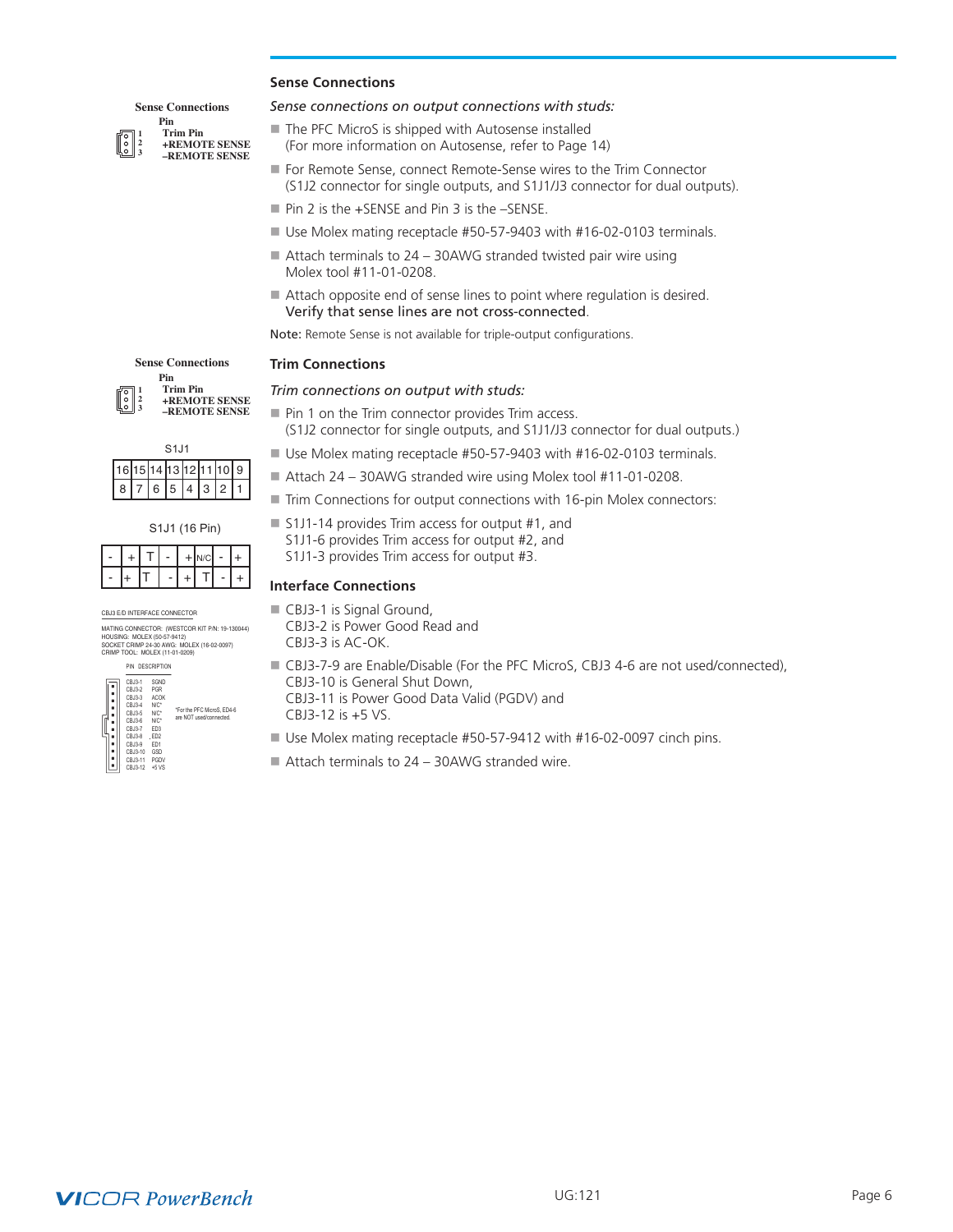

<span id="page-6-0"></span>

**VICOR PowerBench**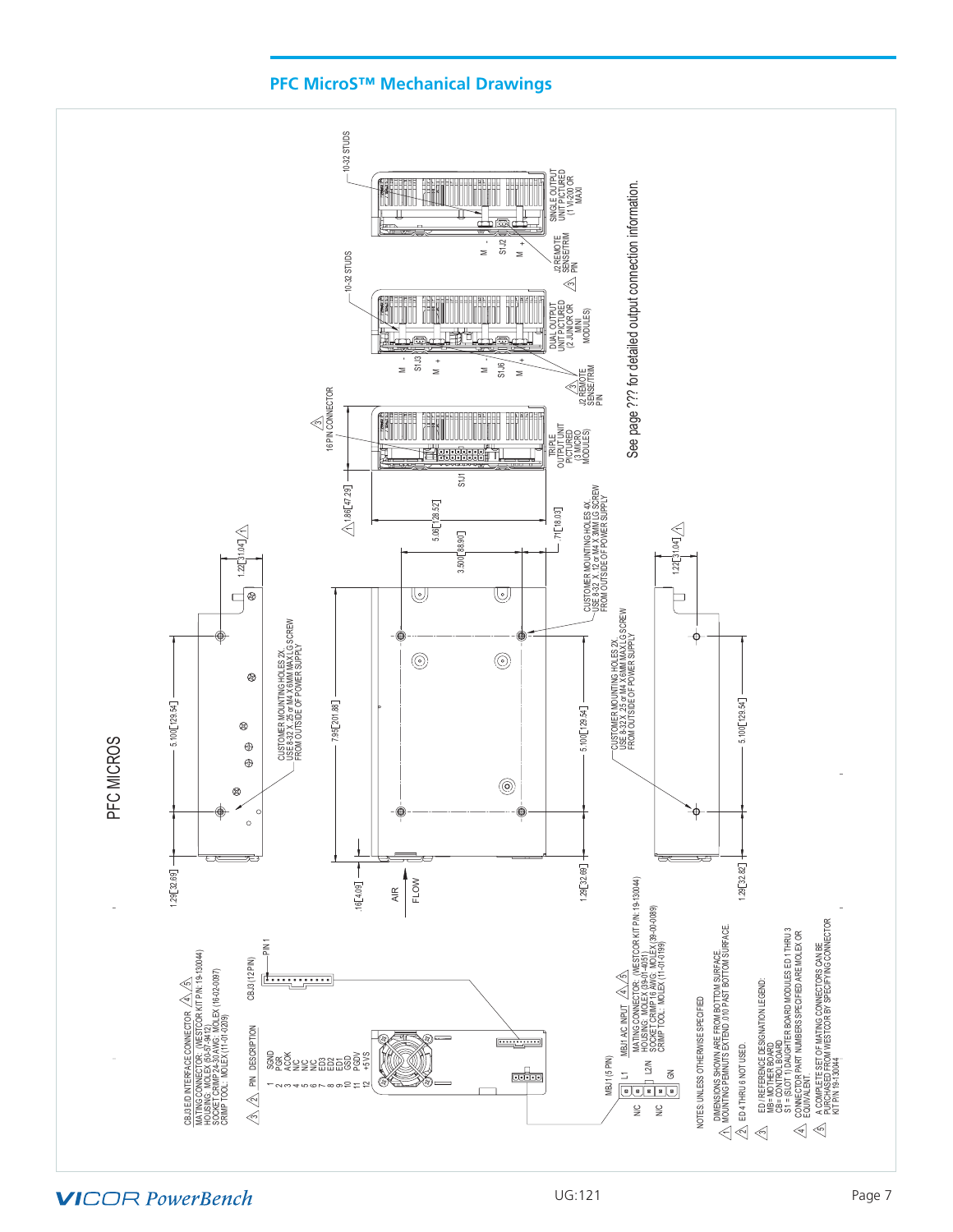## **Output Connections for the PFC MicroS™**

<span id="page-7-0"></span>A. OUTPUT STUDS - SINGLE, DUAL OUTPUTS - when populated with full or half size module(s)



B. 16-PIN MOLEX CONNECTOR - SINGLE, DUAL, TRIPLE OUTPUTS - when populated with

 $\mathcal{L}_\text{c}$  and  $\mathcal{L}_\text{c}$  modules modules modules modules modules modules modules modules modules modules modules modules modules modules modules modules modules modules modules modules modules modules modules modul

| 8<br>16<br>15 |                                                               | AND TRIM PIN CONNECTOR) |    | *SxJ1 (16-PIN OUTPUT, REMOTE SENSE | <b>MATING CONNECTOR:</b><br>16-PIN HOUSING: MOLEX (39-01-2160)<br>TERMINAL FEM CRIMP 18 - 24AWG: MOLEX (39-00-0039) |  |  |  |  |
|---------------|---------------------------------------------------------------|-------------------------|----|------------------------------------|---------------------------------------------------------------------------------------------------------------------|--|--|--|--|
| 14<br>6       | <b>PIN</b><br><b>DESCRIPTION</b><br><b>DESCRIPTION</b><br>PIN |                         |    |                                    | USE CRIMP TOOL: MOLEX (11-01-0197)                                                                                  |  |  |  |  |
| 5<br> 13      |                                                               | +VOUT M3                | 9  | +VOUT M3                           |                                                                                                                     |  |  |  |  |
| 12<br>4       | 2                                                             | $-VOUT M3$              | 10 | $-VOUT M3$                         |                                                                                                                     |  |  |  |  |
| 11<br>3       | 3                                                             | TRIM M3                 | 11 | N/C                                |                                                                                                                     |  |  |  |  |
|               | 4                                                             | +VOUT M2                | 12 | +VOUT M2                           |                                                                                                                     |  |  |  |  |
| 2<br>10       | 5                                                             | $-VOUT M2$              | 13 | -VOUT M2                           |                                                                                                                     |  |  |  |  |
| 9             | 6                                                             | TRIM M <sub>2</sub>     | 14 | TRIM M1                            |                                                                                                                     |  |  |  |  |
| П             |                                                               | +VOUT M1                | 15 | +VOUT M1                           |                                                                                                                     |  |  |  |  |
|               | 8                                                             | -VOUT M1                | 16 | -VOUT M1                           |                                                                                                                     |  |  |  |  |
|               |                                                               |                         |    |                                    |                                                                                                                     |  |  |  |  |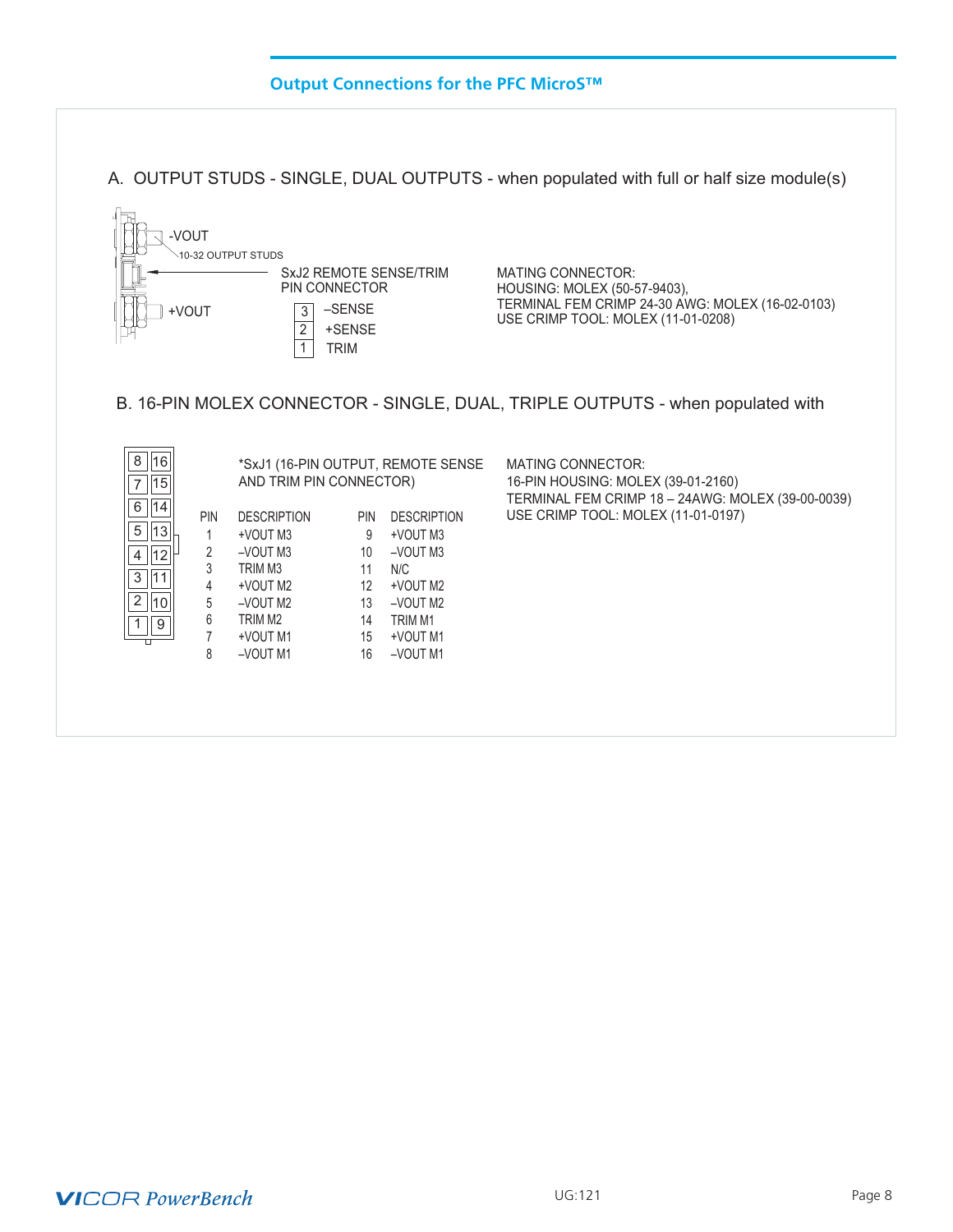### <span id="page-8-0"></span>**Output Connectors for PFC MicroS™**

(Part #19-130044. Available for purchase from Vicor.)

| Qty           | <b>Description</b>                        | Vendor#1     | Part#      |
|---------------|-------------------------------------------|--------------|------------|
| 3             | HOUSING 3 POS .100 CTR W/LATCH            | <b>MOLEX</b> | 50-57-9403 |
| 8             | TERMINAL FEM CRIMP 22-24AWG SEL GOLD      | <b>MOLEX</b> | 16-02-0103 |
|               | CRIMP TOOL FOR ITEM 2                     | <b>MOLEX</b> | 11-01-0208 |
| $\mathcal{P}$ | HOUSING 16 POS .165 CTRS W/LATCH          | <b>MOLEX</b> | 39-01-2160 |
| 2             | HOUSING 18 POS .165 CTRS W/LATCH          | <b>MOLEX</b> | 39-01-2180 |
| 40            | TERMINAL FEM CRIMP 18-24AWG SEL GOLD      | <b>MOLEX</b> | 39-00-0039 |
|               | CRIMP TOOL FOR ITEM 5                     | <b>MOLEX</b> | 11-01-0197 |
| 40            | TERMINAL FEM CRIMP 16AWG SEL GOLD         | <b>MOLEX</b> | 45750-3211 |
|               | CRIMP TOOL FOR ITEM 6                     | <b>MOLEX</b> | 11-01-0199 |
| 1             | HOUSING 5 POS .165 CTRS W/LATCH           | <b>MOLEX</b> | 39-01-4051 |
| 5             | TERMINAL FEM CRIMP 16AWG SEL GOLD         | <b>MOLEX</b> | 45750-3211 |
|               | CRIMP TOOL FOR ITEM 8                     | <b>MOLEX</b> | 11-01-0199 |
| 1             | HOUSING 12 POS .10 CTRS W/LATCH           | <b>MOLEX</b> | 50-57-9412 |
| 14            | TERMINAL FEM CRIMP 24-30AWG SEL GOLD      | <b>MOLEX</b> | 16-02-0097 |
|               | CRIMP TOOL FOR ITEM 10                    | <b>MOLEX</b> | 11-01-0209 |
|               | $***$<br>$***$<br>$***$<br>$***$<br>$***$ |              |            |

ITEMS FOR REFERENCE ONLY (NOT INCLUDED IN KIT)

### **Power Connections**

#### **Chassis Input Power Terminals (MBJ1)**

Input AC power is applied through connector MBJ1 using Molex mating connector 39-01-4051. Use 16AWG wire with Molex Socket Pin 39-00-0090 and Crimp Tool 11-01-0199.

A fault-clearing device, such as a fuse or circuit breaker, with a maximum 10A rating at the power supply input is required for safety agency compliance. It should be sized to handle the start-up inrush current of 8.5A peak at 115 $V_{AC}$  and 17A peak at 230 $V_{AC}$ .



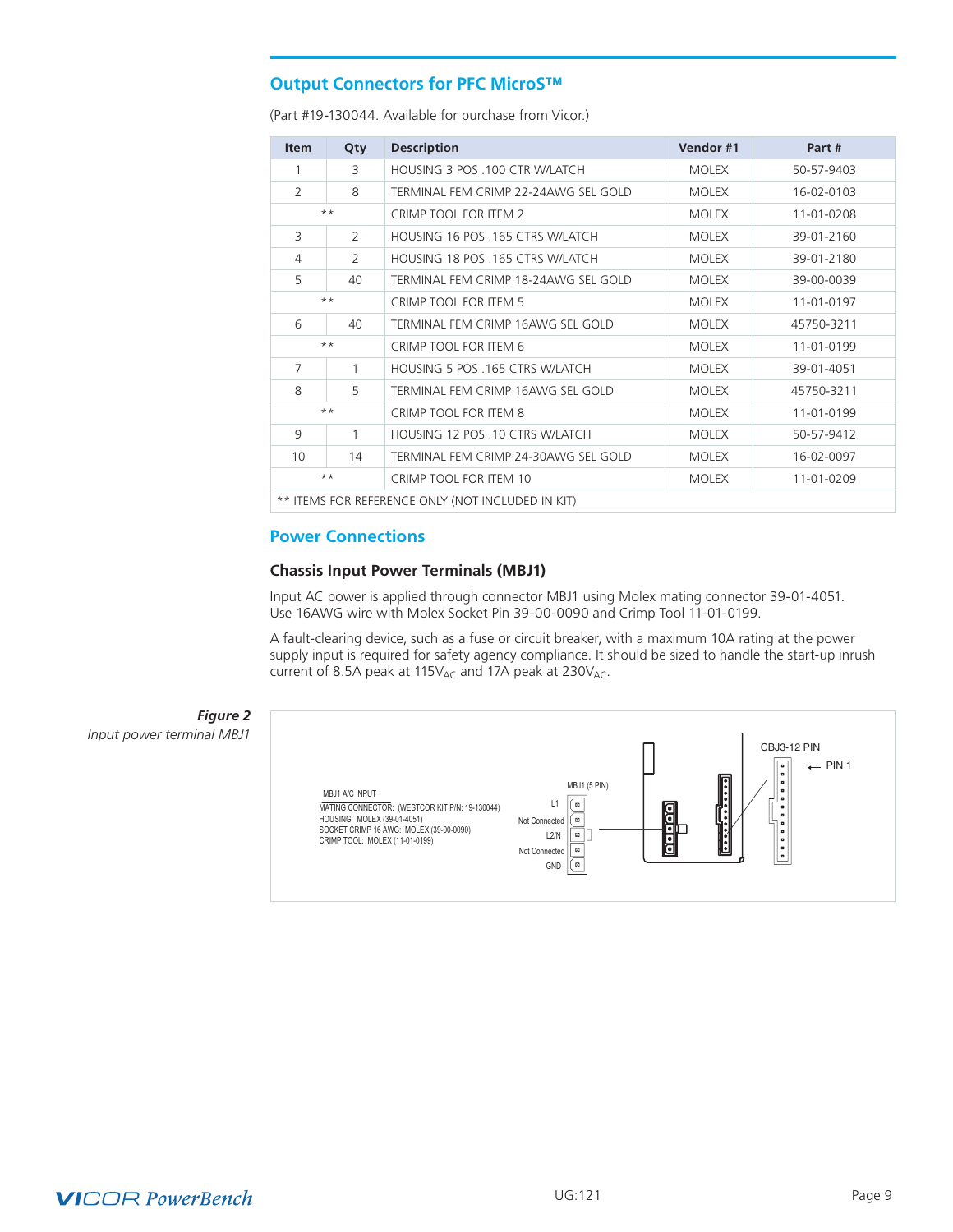#### **Output Power Connections**

There are two types of output power terminals available in the PFC MicroS. For connections using full- or half-size modules, outputs are terminated at 10-32 plated steel bolts. The positive polarity of the output is the right bolt when viewed from the output end. For connections using quarter size modules, outputs are terminated using a single 16-pin Molex connector. Each power output is isolated, so outputs of positive or negative polarity can be configured through proper selection of the output reference terminal.

In order to minimize parasitic cable inductance and reduce EMI, the output power cables should be routed in close proximity to one another, and large current loops should be avoided. To avoid excessive voltage drop, do not undersize power cables, especially for high-current outputs. Do not bundle input AC wires with the output wires because this can couple output noise into the input wires which can increase EMI. Excessive cable inductance coupled with large capacitive loading can introduce instability in switching power supplies. This problem can be avoided with proper system design. Consult the Vicor Applications Engineering Department for assistance with applications that use long cable lengths and excessive load capacitance.



### *Figure 3 Output power connections*

# **VICOR PowerBench**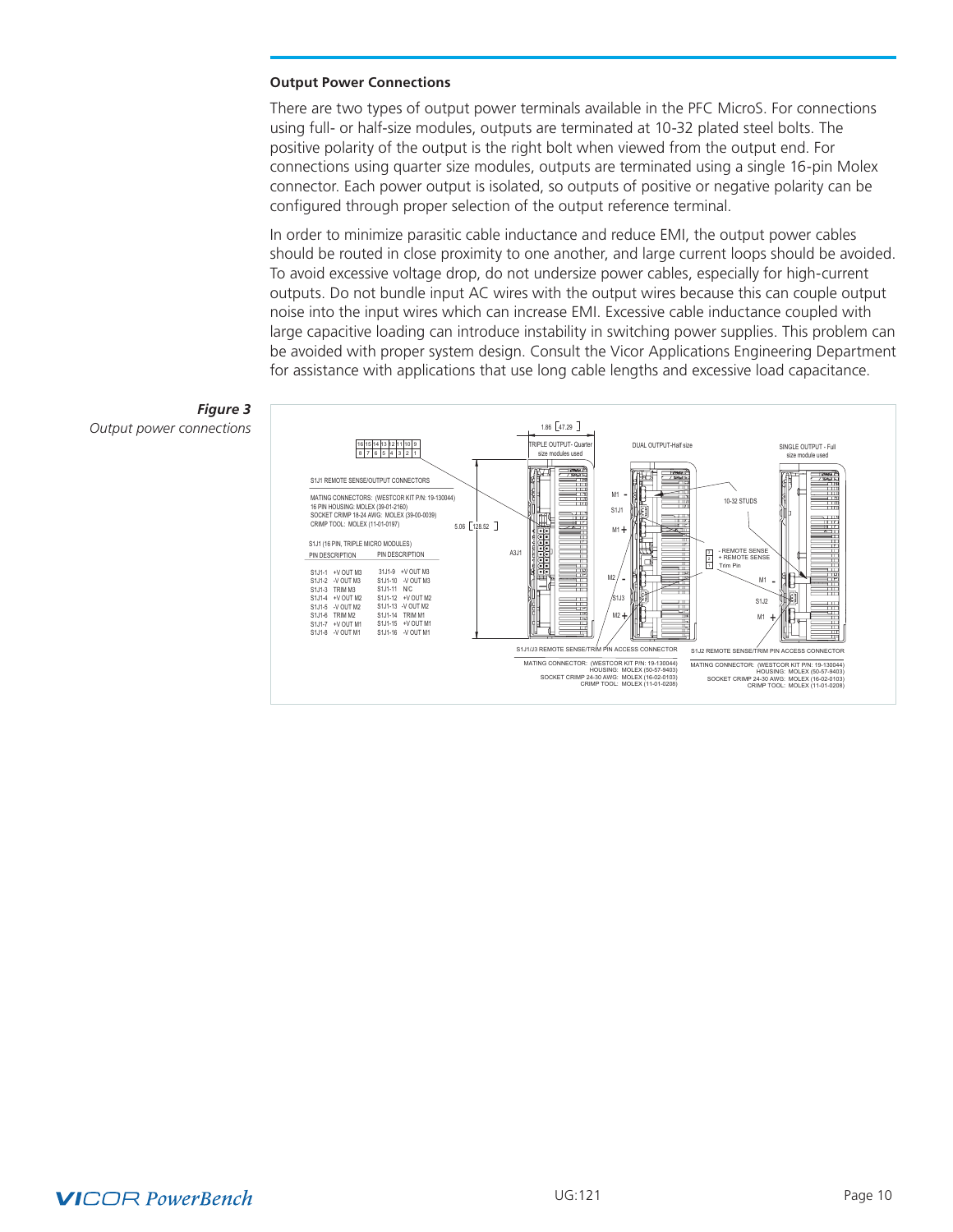### <span id="page-10-0"></span>**User Interface Connections**

#### **Signal Ground (CBJ3-1)**

Signal Ground on CBJ3-1 is an isolated secondary ground reference for all CBJ3 interfacing signals. This is not the same as Earth Ground on input power connector MBJ1.

#### **Bidirectional I/O lines (CBJ3-4 to CBJ3-9) (Enable/Disable or Module Power Good Status)**

#### *Enable/Disable Mode*

Enable/Disable mode is the default condition for these I/O lines. In this mode, the control pins allow the outputs to be sequenced either ON or OFF. To disable a module, the E/D pin should be pulled low to less than 0.7V with respect to Signal Ground. The E/D lines will typically source 250mA (1mA max.) under this condition. To enable a module, a E/D pin should be open circuited or driven high to a logic-high voltage of 3.5V (40mA typical) or greater not to exceed 5V.

The correspondence between a module and its E/D line as seen from the output end of the power supply goes from left to right. The PFC MicroS™ power supply is a one-slot box. E/D1, E/D2, and E/D3 are present in this slot. (E/D4, E/D5, E/D6 are NOT used/connected in the PFC MicroS). See Table 1. E/D1 corresponds with VOUT M1, E/D2 corresponds with VOUT M2 and E/D3 corresponds with VOUT M3.

#### *Table 1*  $E$ *nable/Disable mode*

| <b>Module</b>  | Slot 1 |      |      |  |  |
|----------------|--------|------|------|--|--|
|                | E/D1   | E/D2 | E/D3 |  |  |
| Maxi           | X      |      |      |  |  |
| Mini           | Χ      | X    |      |  |  |
| <b>Micro</b>   | X      | X    | X    |  |  |
| VI-200™        | X      |      |      |  |  |
| <b>VI-J00™</b> | Χ      | Χ    |      |  |  |

#### *Module Power Good Status Mode*

The power supply will enter the Power Good Status Mode when logic high (50mA typical) is applied to Power Good Read (PGR) pin (CBJ3-2). After transitioning to PGR mode the I/O lines (CBJ3-4 to CBJ3-9) will be outputs and will give a one-time readout of the associated module status. These outputs give an indication of the status of the modules of the power supply at the time of transition to PGR. A TTL "1" (>3.5V) on a line indicates the module is ON and functioning properly, and a TTL "0" (<0.7V) indicates the module is either OFF or is not functioning properly. The correspondence between the module and the Power Good Status of that module is the same as between a E/D pin and its module. This mode does NOT constantly monitor the module status and must be re-triggered by transitioning the PGR pin from logic-low to logic-high to get current module status.

Procedurally, certain guidelines must be followed when using this feature. Upon application of a logic-high on the Power Good Read (PGR) pin, the user must change its E/D interface (CBJ3-4 to CBJ3-9) from outputs to inputs within 3ms. The Power Good Status data will be valid on the E/D lines when the Power Good Data Valid (PGDV) pin (CBJ3-11) asserts to a logic-high. The power good status measurement takes typically 200ms. While in the Power Good Read Mode (PGR = 1) the individual shut-down lines are not functional. However, General Shut Down (GSD) is functional. Leaving the Power Good Read mode is accomplished by removing the logic high or applying a logic low (<0.7V) to the Power Good Read (PGR) pin (CBJ3-2). The user must change its E/D interface (CBJ3-4 to CBJ3-9) from inputs to outputs between 1 and 4ms of the time the PGR low is applied to pin CBJ3-2.

Note: If any model is disabled by the user when a Power Good Read is requested (PGR = 1), that module will remain off during the Power Good Read and status of said module will be power not good (<0.7 V). Power Good Read status data on open E/D lines are not valid. An open E/D line is a E/D pin where there is no module associated with said E/D line (i.e., A power supply with two Maxi modules, Data on E/D2, E/D3 and E/D5 and E/D6 are NOT valid.

The Power Good Status Mode feature is only valid when Maxi, Mini and/or Micro modules are used.

The following page shows examples of triggering PGR with a 1Hz square while monitoring PGDV and a selected E/D line with a good module and a defective one.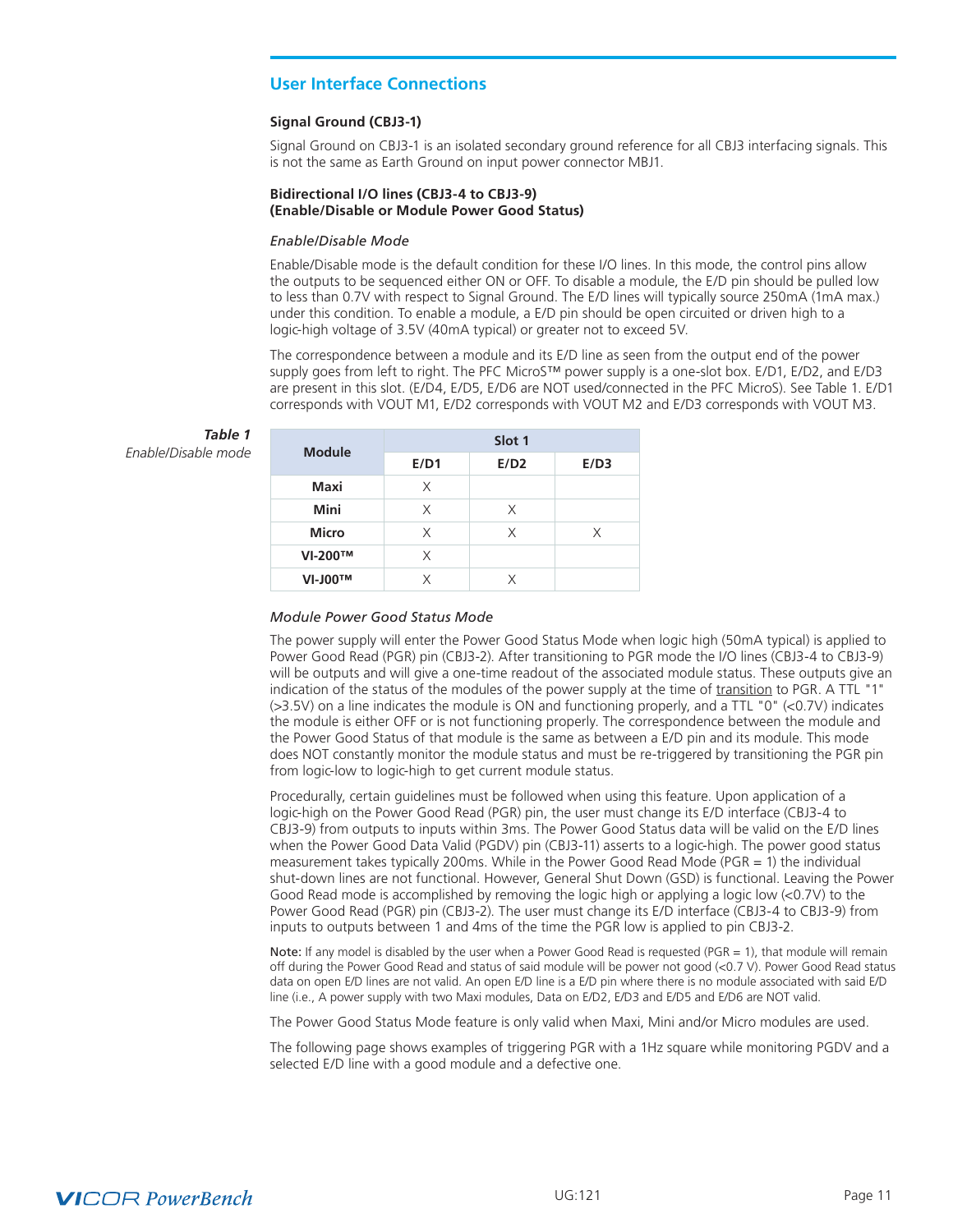

*Power Good Read with good module*



*Figure 5 Power Good Read with defective module*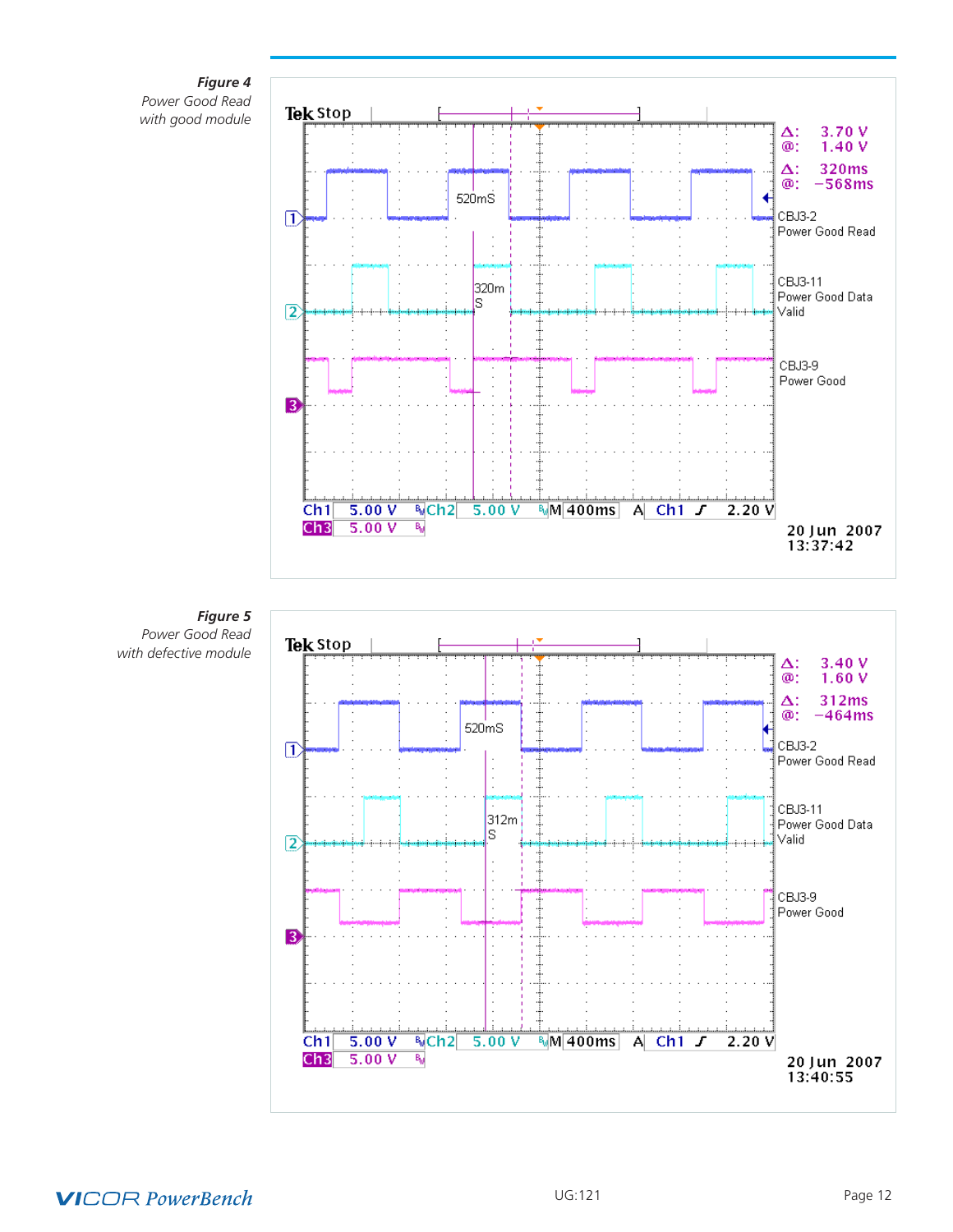#### **General Shut Down/GSD (CBJ3-10)**

The GSD control pin on CBJ3-10 allows simultaneous shut down of all outputs. This pin must be pulled down to less than 0.7V, and will typically source 250mA (1mA maximum) to shut down all outputs. The GSD pin should be open circuited or driven high to a logic high voltage of 3.5V or greater when not in use, or when the outputs are to be enabled. Do not apply more than 5V to this input at any time.

#### **AC OK (CBJ3-3)**

AC OK is an active high TTL compatible signal and provides a status indication of the AC input power. It is on pin CBJ3-3 and is capable of sinking 5mA maximum. This signal switches to a TTL "1" when the high-voltage bus exceeds low-line condition during turn-on. Upon loss of input power, the bus voltage will drop, causing the AC OK signal to go low. Typically, a 3ms hold-up time is provided for a 500W load following the loss of the AC OK signal.

#### **Auxiliary V<sub>CC</sub> +5V/40mA (CBJ3-12)**

The V<sub>CC</sub> on CBJ3-12 is an auxiliary 5V regulated power source. It is +5V<sub>DC</sub> ±5% with respect to Signal Ground and can supply 40mA maximum. It is short-circuit-proof, but shorted user interface functionality will be lost.



#### **Power Good Read (PGR, CBJ3-2)**

This pin initiates the Power Good Read sequence. A logic-high applied to this pin will cause the power supply to enter the Power Good Read status mode. In this mode, the I/O lines (CBJ3-4 to CBJ3-9) will be outputs. These outputs give an indication of the status of the modules of the power supply. A high on an I/O line (CBJ3-4 to CBJ3-9) indicates a module is ON and functioning and a low indicate the module is OFF or in a fault condition. The Power Good Status data will be valid on the ED lines (CBJ3-4 to CBJ3-9) when the Power Good Data Valid (PGDV) pin (CBJ3-11) asserts a logic-high. Applying a logic-low or opening the PGR pin puts the power supply back in the Enable/Disable mode. Instructions for using this function are on page 11 under Module Power Good Status mode.

#### **Power Good Data Valid (PGDV- CBJ3-11)**

Upon entering the Power good Read status mode ( $PGR = 1$ ,  $CBJ-2$ ), the data will not be valid on the I/O lines (CBJ3-7 to CBJ3-9) until the PGDV pin asserts itself logic-high. This pin can source up to 5mA. When this pin is logic-low, Power Good status data is not valid or the power supply is not in the Power Good Read status mode.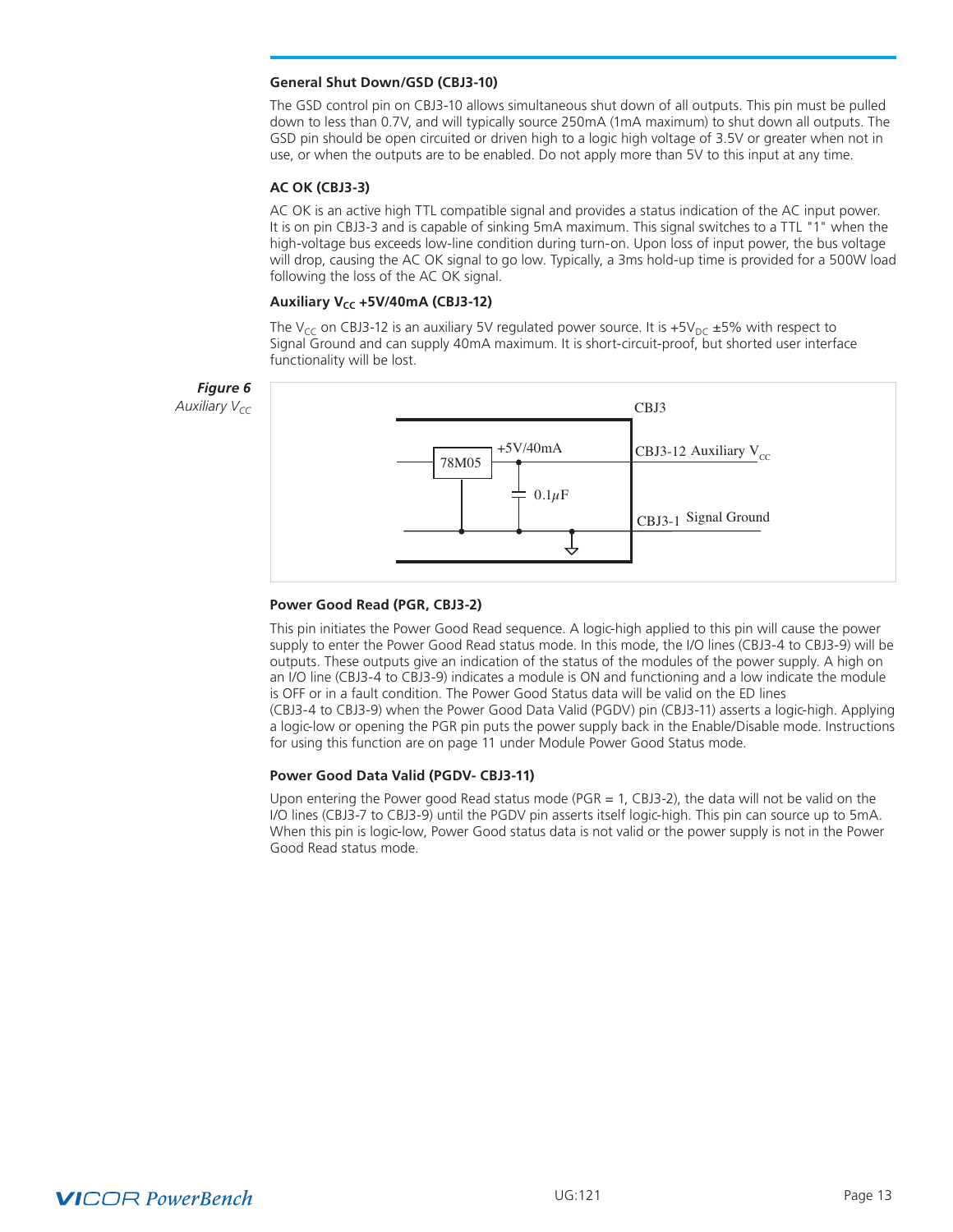#### **+SENSE/–SENSE (S1/S2 J2)**

The sense lines for the outputs are shipped from the factory with Autosense. Autosense provides the user with automatic sensing of the outputs. With Autosense, the PFC MicroS™ will operate in a remote-sense mode when the remote-sense connections are made. But in the event that the remote sense is not connected or needed, no local sense selection is necessary – simply hook up the outputs and the PFC MicroS will automatically operate in local sense mode. To check if an output has the Autosense feature, measure the impedance from the +OUT to +SENSE and –OUT to –SENSE pins. If the impedance is 5Ω, then the output has Autosense and does not require local-sense jumpers.

In the local-sense mode (remote-sense lines not connected), the power supply will regulate the output at the output terminals. The voltage appearing at the load may drop slightly due to voltage drop in the power cables. If it is necessary to compensate for voltage drop along the output power cables, the output can be trimmed up or configured for remote sense. Use stranded twisted pair 20 – 22AWG wire for the remote-sense lines. Remote sense can compensate for a voltage drop of up to 0.5V, or 0.25V on each leg.

The sense connector for a single and dual output board is a 3-pin connector providing the +SENSE connection on Pin 2 and the –SENSE connection on Pin 3.

Note: Remote sense is not available for triple-output configurations.



#### **External Trim (S1/S2 J2)**

The Trim pin (S1J2 connector for single outputs, and S1J1/J3 connector for dual outputs) is referenced to the –SENSE pin and can be used for external control of the output voltage. For triple output cards, the Trim pins are available on S1J1-14, S1J1-6 and S1J1-3 for outputs 1, 2 and 3 respectively. A 10% increase to the trim pin voltage will result in a 10% increase in output voltage. Reducing the trim pin voltage by 10% will result in a 10% decrease in output voltage.

*Table 2*

*Module internal reference voltages and Thevenin resistances*

| <b>Output Module</b>      | $V_{REF}$ | R <sub>TH</sub>    |
|---------------------------|-----------|--------------------|
| $VI-200$ ™/VI-J00™ ≥ 3.3V | 2.50V     | 10.0k <sub>2</sub> |
| $VI-200/VI-100 < 3.3 V$   | 0.97V     | 3.88kQ             |
| Maxi (Predefined)         | 1 2 3 V   | 1.0k <sub>2</sub>  |
| Maxi (User Defined)       | 1 2 3 V   | Consult Factory    |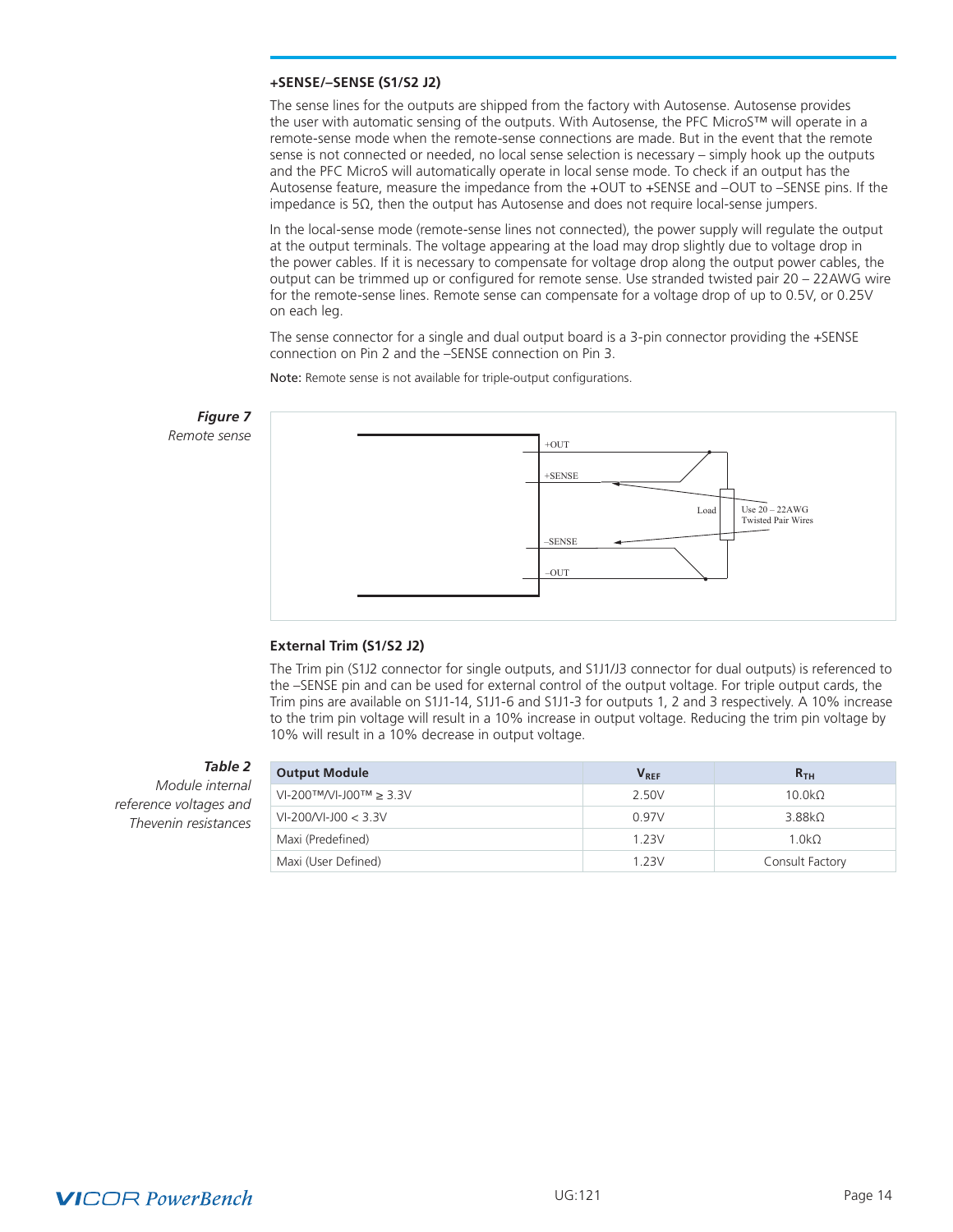<span id="page-14-0"></span>



#### *Example:*

#### ±10% Trim adjust on a 12V nominal output.

Figure 8 shows a typical variable trim circuit. Using a 10kΩ trimpot (R7), the resistor values for R6 and R8 can be calculated as follows:

| $V_1 = V_{RFE} + 10\% = 2.75V$                                        | Given: $V_{RFF}$ = 2.5V (see Table 2)     |
|-----------------------------------------------------------------------|-------------------------------------------|
| $I_{RS} = (2.75V - V_{RFF})/R_{TH} = (2.75V - 2.5V)/10k\Omega = 25mA$ | Given: $R_{TH} = 10k\Omega$ (see Table 2) |

Setting the bottom limit:

 $V_{R6}$  = 2.5V – 10% = 2.25V And since  $I_{R5} = I_{R6} = 25mA$ ,  $$  $V_2$  =  $V_1$  +  $V_{R6}$  = 2.75V + 2.25V = 5V  $I_{R7}$  = V<sub>2</sub>/R7 = 5V/10kΩ = 500mA  $I_{R8} = I_{R7} + I_{R6} = 525mA$  $V_{RB} = (V_{NOM} + 10\%) - V_2 = 13.2V - 5V = 8.2V$  Given:  $V_{NOM} = 12V$  $$ CONSULT APPLICATIONS ENGINEERING WHEN TRIMMING OUTPUTS BELOW 5V.

### **Single-Output Power Supplies (Arrays)**

Vicor standard configuration for single-output power supplies is to set the left module (as seen from looking at the power supply output) as the controlling module of the array.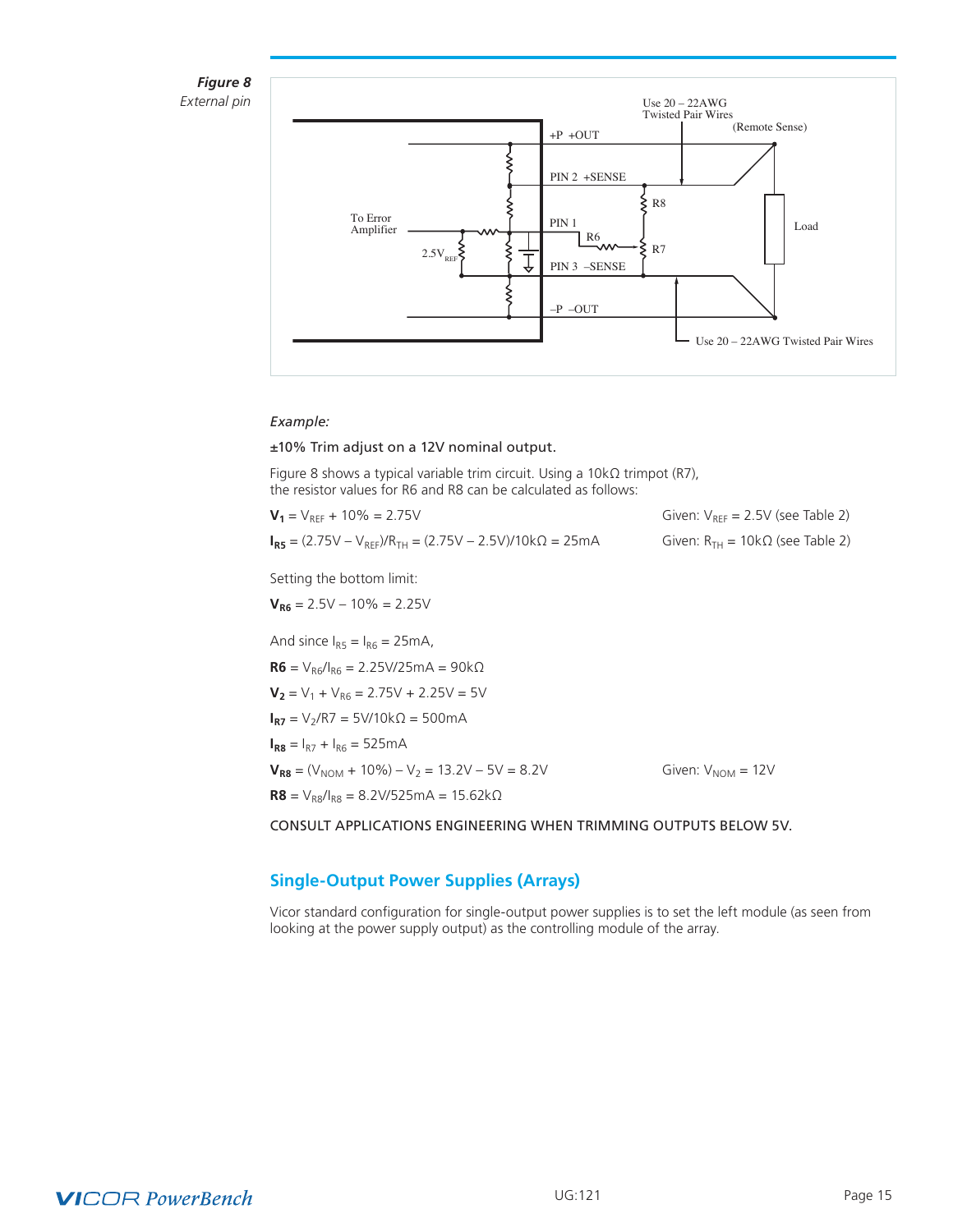# <span id="page-15-0"></span>**Specifications**

Typical at 25°C, nominal line and 75% load, unless otherwise specified.

| General                                           |                                                                                                                                                                                                          |  |  |  |
|---------------------------------------------------|----------------------------------------------------------------------------------------------------------------------------------------------------------------------------------------------------------|--|--|--|
| Number of Outputs                                 | $1 - 3$                                                                                                                                                                                                  |  |  |  |
| <b>Modules</b>                                    | VI-200 / VI-J00: one VI-200 or two VI-J00s<br>Maxi/Mini/Micro: one Maxis, two Minis or three Micros                                                                                                      |  |  |  |
| Efficiency                                        | Typically $> 75%$                                                                                                                                                                                        |  |  |  |
| Safety Agency Approvals                           | cURus - UL 60950-1, CSA 60950-1;<br>cTÜVus - EN 60950-1, UL 60950-1, CSA 60950-1<br>CE Mark - Low Voltage Directive, 2006/95/EC<br>Note: certain wide temp range MI chassis will not carry all approvals |  |  |  |
| Maximum Output Power                              | 500W at 115V <sub>AC</sub> , (100V <sub>AC</sub> minimum input) <sup>[a]</sup><br>600W at 230V <sub>AC</sub> , (200V <sub>AC</sub> minimum input)                                                        |  |  |  |
|                                                   | Input                                                                                                                                                                                                    |  |  |  |
| Input                                             | $85 - 264V_{AC}$ , 47 - 500Hz<br>$120 - 300V_{\text{DC}}$ (see de-rating charts on page 19)                                                                                                              |  |  |  |
| VI-200™/VI-J00™<br>Line/Load Regulation           | 0.2% max from 10% to full load<br>0.5% max from no load to 10% load                                                                                                                                      |  |  |  |
| Maxi/Mini/Micro<br>Line Regulation <sup>[b]</sup> | 0.20% max to 0.30% max                                                                                                                                                                                   |  |  |  |
| Maxi/Mini/Micro<br>Load Regulation <sup>[b]</sup> | 0.20% max to 0.70% max                                                                                                                                                                                   |  |  |  |
| Inrush Current                                    | 8.5A peak @ 115V <sub>AC</sub><br>17A peak @ 230V <sub>AC</sub>                                                                                                                                          |  |  |  |
| Ride Through Time                                 | >20ms at 500W load (nominal load)                                                                                                                                                                        |  |  |  |
| Conducted EMI                                     | FCC Class A<br>EN 55022 Class A (consult factory)<br>Mil-STD 461 requires external filter                                                                                                                |  |  |  |
| Power Factor                                      | Typically $>0.98$ ( $>75\%$ load)                                                                                                                                                                        |  |  |  |
| Transient Burst Immunity                          | EN61000-4-4, Level 3, Performance Criteria A                                                                                                                                                             |  |  |  |
| Surge Immunity<br>(Common Mode & Normal Mode)     | EN61000-4-5, Level 3, Performance Criteria B<br>(Temporary loss of output power may occur which is self recoverable.)                                                                                    |  |  |  |
| Dielectric Withstand                              | Primary to Chassis GND = $2,121V_{DC}$<br>Secondary to Chassis GND = $750V_{DC}$                                                                                                                         |  |  |  |
| MI Chassis Overvoltage<br>and Transients          | Compliant to Mil-STD 704 and 1399 based on configuration (contact factory)                                                                                                                               |  |  |  |

[a] Do Not to exceed an input current of 7.5A.

<sup>[b]</sup> See Vicor module specifications. A preload may be necessary for modules trimmed down below 90% of normal output voltage.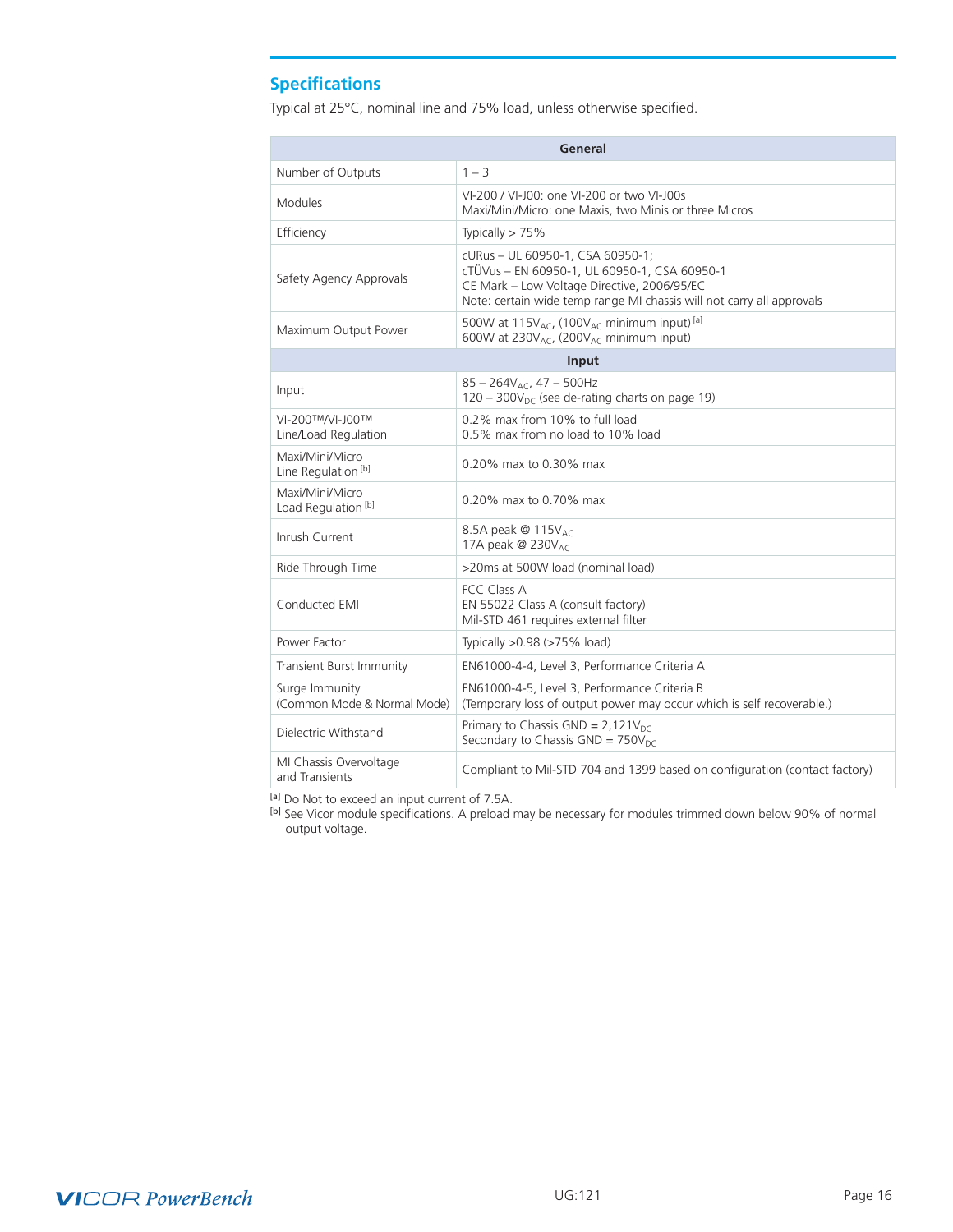# **Specifications (Cont.)**

Typical at 25°C, nominal line and 75% load, unless otherwise specified.

| Output (VI-200™/VI-J00™ Modules)                                     |                   |            |                                     |                          |                                    |
|----------------------------------------------------------------------|-------------------|------------|-------------------------------------|--------------------------|------------------------------------|
| Parameter                                                            | Min               | Typ        | Max                                 | <b>Units</b>             | <b>Notes</b>                       |
| Set-Point Accuracy <sup>[c]</sup>                                    |                   | 0.5        | 1                                   | $\%$                     | of V <sub>NOM</sub>                |
| Load/Line Regulation                                                 |                   | 0.05       | 0.5                                 | $\%$                     | LL to HL,<br>10% to full load      |
| Load/Line Regulation                                                 |                   | 0.2        | 0.5                                 | $\%$                     | LL to HL,<br>no load to 10%        |
| Temperature Regulation                                               |                   | 0.01       | 0.02                                | %/ $^{\circ}$ C          | Over rated temperature             |
| Long-Term Drift                                                      |                   | 0.02       |                                     | %/K hours                |                                    |
| Output Ripple & Noise:<br>$\leq 10V_{\text{OUT}}$<br>$>10V_{OIII}$   |                   | 100<br>1.0 |                                     | mV<br>% $V_{OUT}$        | 20MHz bandwidth                    |
| Voltage Trim Range:<br>VI-200/VI-J00 Slots                           |                   | $50 - 110$ |                                     | $%V_{OIII}$              | $±10\%$ on<br>$10 - 15V_{OUT}$     |
| <b>Total Remote-Sense</b><br>Compensation                            | 0.5               |            |                                     | Volts                    | Autosense.<br>See pages 6 & 14     |
| OVP Set Point [d]                                                    | 115               | 125        | 135                                 | %V <sub>OUT</sub>        | Recycle Power                      |
| Current Limit                                                        | 105               | 115        | 125                                 | % of I <sub>MAX</sub>    | Auto Recovery                      |
| <b>Short Circuit Current</b>                                         | 120 $(105^{[e]})$ |            | 130                                 | $\%$                     |                                    |
| Overtemperature Limiting                                             |                   |            |                                     |                          | Not available on VI-J00            |
|                                                                      |                   |            | Maxi, Mini and Micro Series Modules |                          |                                    |
| <b>Parameter</b>                                                     | <b>Min</b>        | Typ        | Max                                 | <b>Units</b>             | <b>Notes</b>                       |
| Set-Point Accuracy <sup>[f]</sup>                                    |                   | ±0.5       | ±1                                  | % of V <sub>NOM</sub>    |                                    |
| Load/Line Regulation                                                 |                   | ±0.08      | $\pm 0.45$ ( $\pm 7$ )              | $%$ of $V_{NOM}$         | $0 - 100\%$                        |
| Temperature Regulation                                               |                   | 0.002      | 0.005                               | $\%$ /°C                 | $-20$ to $100^{\circ}$ C           |
| Long-Term Drift                                                      |                   | 0.02       |                                     | %/K hours                |                                    |
| Output Ripple and Noise:<br>$\leq 10V_{\text{OUT}}$<br>$>10V_{OIII}$ |                   | 100<br>1.0 |                                     | mV<br>$\%V_{\text{OUT}}$ | 20MHz<br>bandwidth                 |
| Voltage Trim Range:<br>Maxi/Mini/Micro Slots                         |                   | $10 - 110$ |                                     | % $V_{OUT}$              | Preload may be<br>required         |
| <b>Total Remote-Sense</b><br>Compensation                            | 0.5               |            |                                     | Volts                    | Autosense.<br>See pages 6 & 14 [g] |
| <b>OVP Set Point</b>                                                 | 112               |            | 135                                 | $%$ of $V_{OIII}$        | Recycle power                      |
| Current Limit                                                        | 102               | 115        | 135                                 | % of I <sub>MAX</sub>    | Auto Recovery                      |
| Overtemperature Limiting                                             |                   |            |                                     |                          | Not available                      |

<sup>[a]</sup> Do Not to exceed an input current of 7.5A.

<sup>[b]</sup> See Vicor module specifications. A preload may be necessary for modules trimmed down below 90% of normal output voltage.

For special and adjustable voltages, maximum set-point accuracy is 2% of V<sub>NOM</sub>.<br>[d] For special and adjustable voltages, maximum set-point accuracy is 2% of V<sub>NOM</sub>.<br>[d] 131% nominal for booster modules. No OVP for VI-J00

[e] VI-J00 modules only.

<sup>[f]</sup> For special, adjustable voltages and 48V<sub>DC</sub> outputs, maximum set-point accuracy is 2% of V<sub>NOM</sub>.

Note: See individual module data sheets for specific module specifications.

[g] Micro modules do not support remote sense.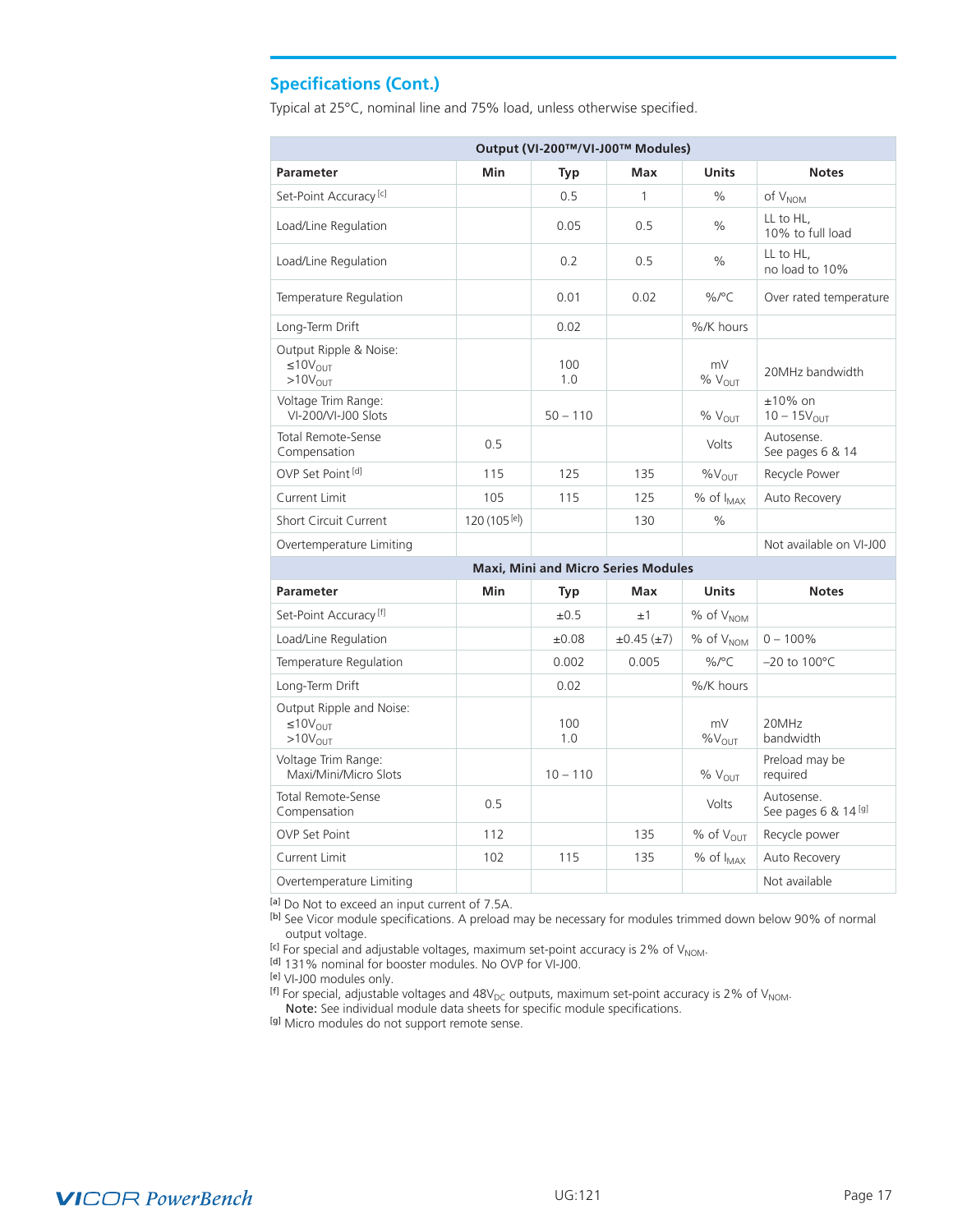### **Specifications (Cont.)**

Typical at 25°C, nominal line and 75% load, unless otherwise specified.

| Environmental                                            |                                                                                                                                                      |  |  |  |
|----------------------------------------------------------|------------------------------------------------------------------------------------------------------------------------------------------------------|--|--|--|
| Storage Temperature                                      | $-40$ to $+85^{\circ}$ C                                                                                                                             |  |  |  |
| Operating Temperature<br><b>Full Power</b><br>Half Power | $-20$ to $+45^{\circ}$ C ( $-40$ to $+45^{\circ}$ C option w/MI chassis)<br>$-20$ to $+65^{\circ}$ C ( $-40$ to $+60^{\circ}$ C option w/MI chassis) |  |  |  |
| Altitude                                                 | Derate 2.6% total output power for each 1,000ft to a maximum operating<br>altitude of 15,000ft. Non-operating storage maximum altitude is 40K.       |  |  |  |
| Shock and Vibration                                      | Mil-STD 810 (MI rugged chassis only)                                                                                                                 |  |  |  |
| Humidity                                                 | $0 - 95%$ non condensing                                                                                                                             |  |  |  |
| Product Weight                                           | $3.1$ lbs $[1,4$ kg]                                                                                                                                 |  |  |  |
| Dimensions                                               | 1.86 x 5.06 x 7.95in [47,3 x 128,5 x 201,9mm]                                                                                                        |  |  |  |
| Warranty <sup>[h]</sup>                                  | 2 years limited warranty.<br>See vicorpower.com for complete warranty statement.                                                                     |  |  |  |

[a] Do Not to exceed an input current of 7.5A

[b] See Vicor module specifications. A preload may be necessary for modules trimmed down below 90% of normal output voltage.

 $^{[c]}$  For special and adjustable voltages, maximum setpoint accuracy is 2% of V<sub>NOM</sub>.  $^{[d]}$  131% nominal for booster modules. No OVP for VI-J00.

[e] VI-J00 modules only.

<sup>[f]</sup> For special, adjustable voltages and 48V<sub>DC</sub> outputs, maximum set-point accuracy is 2% of V<sub>NOM</sub>.

Note: See individual module data sheets for specific module specifications.

[g] Micro modules do not support remote sense.

[h] Opening, repairing or modifying the unit will void the warranty. If you have any problem with the power supply, please contact Customer Service at 1-800-735-6200. If the unit needs to be returned for inspection/analysis, an RMA number will be issued. All units must have a RMA number prior to return.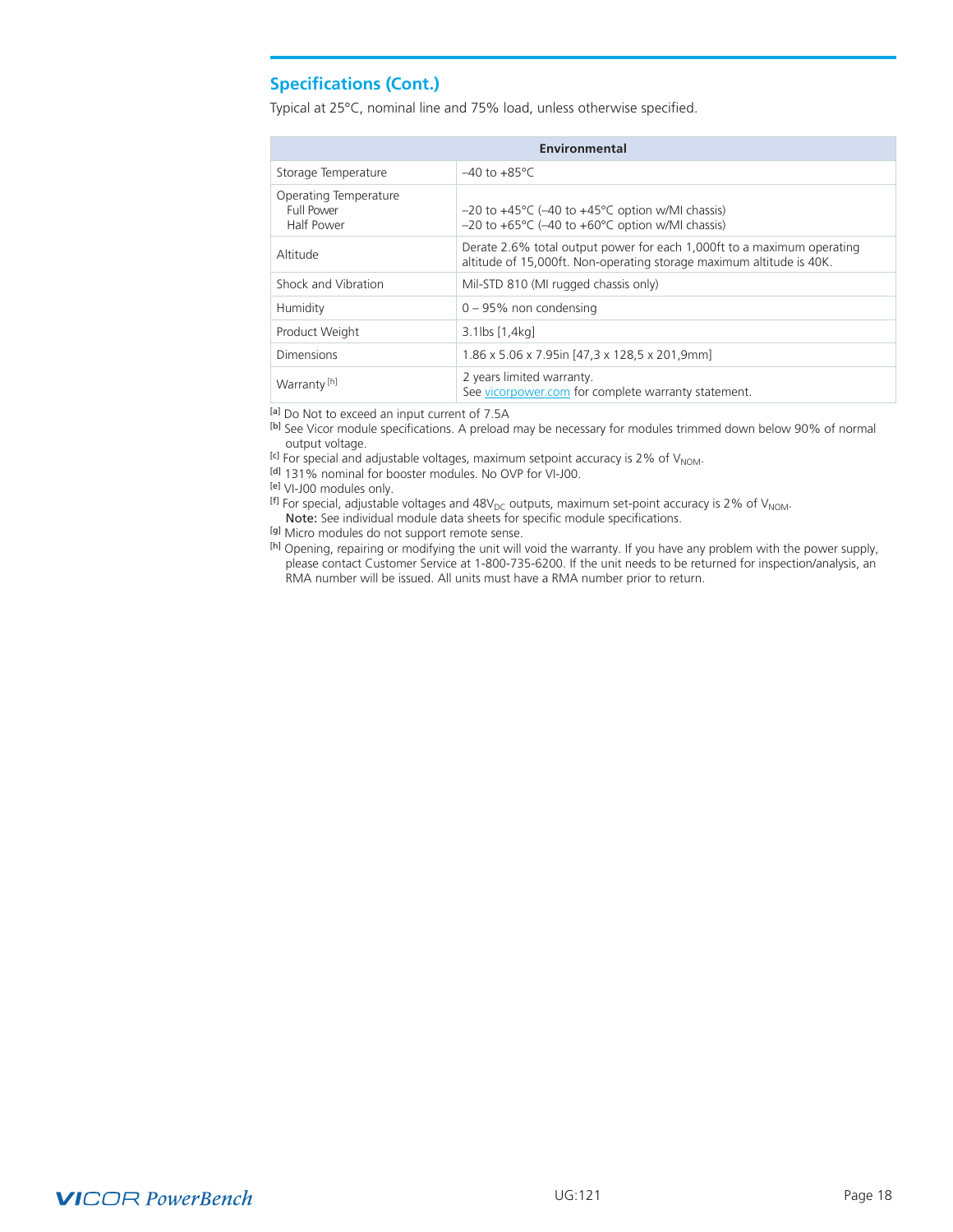### **Output Power De-Rating**

<span id="page-18-0"></span>





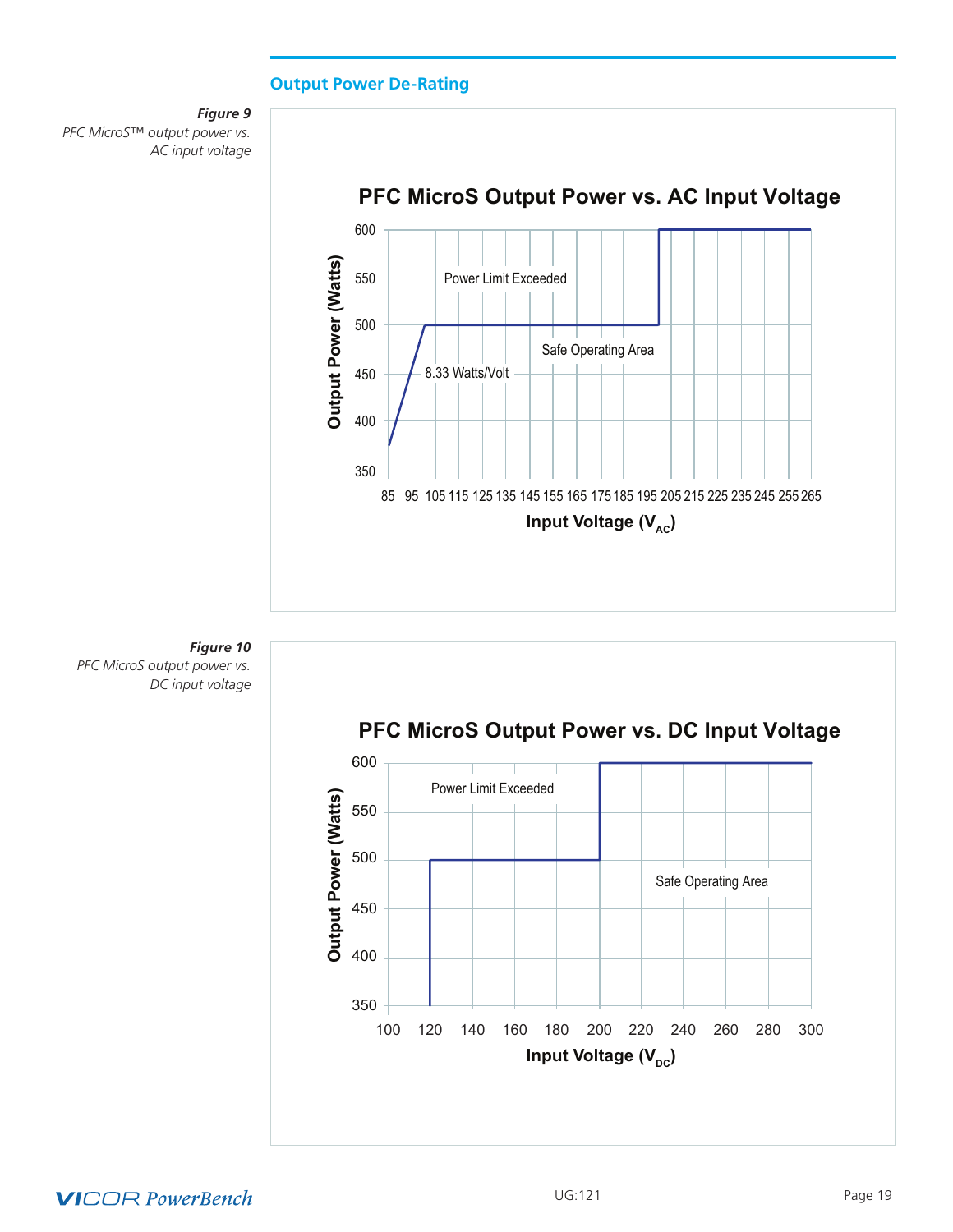### *Figure 11 PFC MicroS*™ *output power temperature de-rating*



- **1.** For all module configurations. The PFC MicroS or an individual output may be limited by module power limitations e.g., 5V Maxi module is 400W maximum. One cannot exceed the output power rating of the PFC MicroS regardless of the module capability.
- **2.** Also see output power vs. input voltage charts on page 19.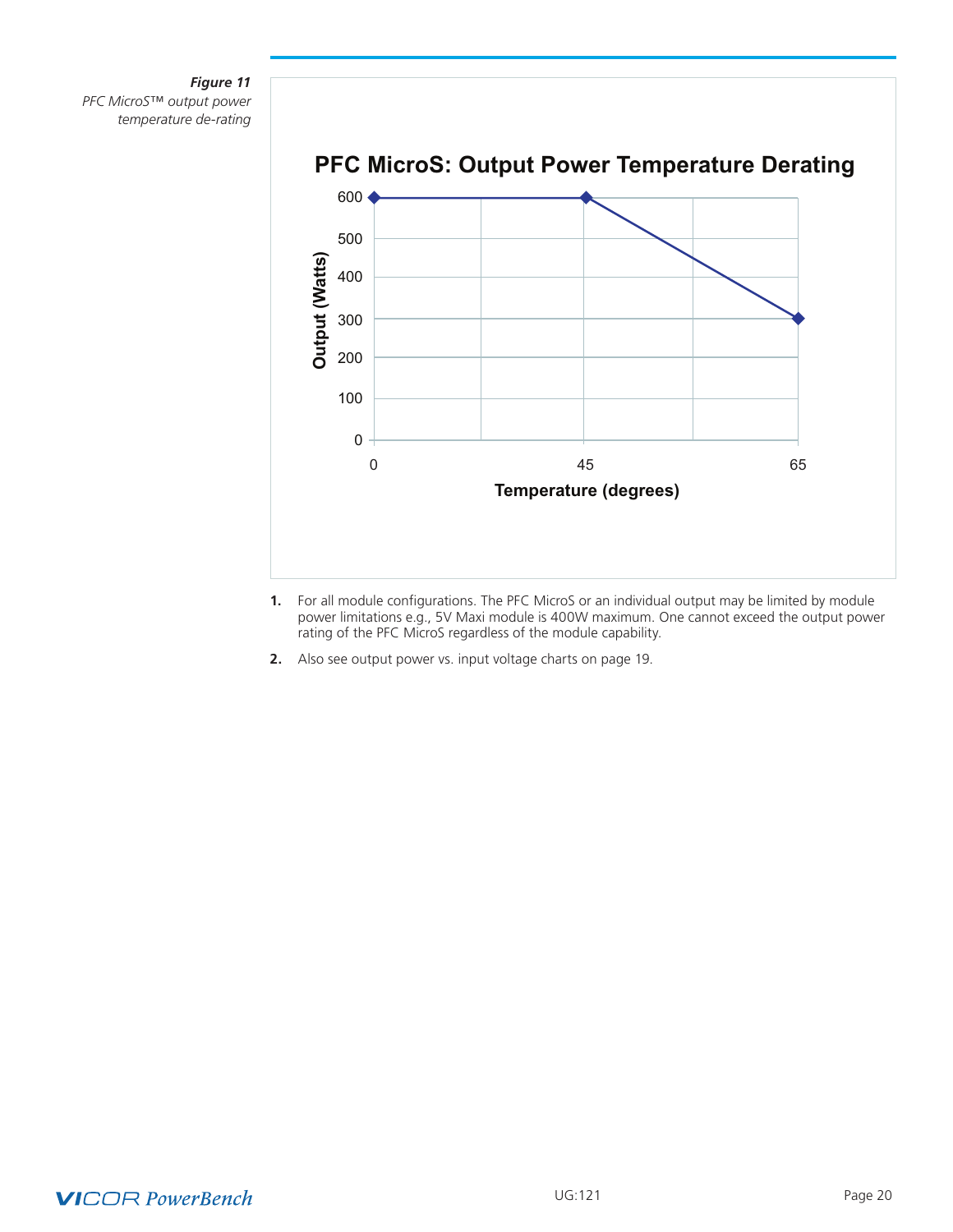### <span id="page-20-0"></span>**Current Share Boards – Optional Feature**

"Current sharing" also known as Load Sharing, is the ability to divide the output current evenly across all active power supplies. This greatly reduces stresses on each power supply and allows them to run cooler, resulting in higher reliability. Standard "current sharing" techniques typically utilize shunt resistors or Hall-Effect devices to measure the current from each power supply. Power shunt resistors continually dissipate power and require cooling especially when dealing with high output currents of >100A. Hall-Effect devices measure magnetic fields generated by current flowing through a conductor and, although they dissipate no power, they tend to be large and expensive.

First developed by Vicor Engineering for paralleling MegaPAC™ supplies, the box-to-box Current Share Board or CSB allows two or more Vicor power supplies to current share by utilizing the inherent voltage drop produced in the negative output return cable. This eliminates the need for additional shunt resistors or expensive Hall-Effect devices and provides a simple five-wire connection method to achieve a ±1mV accuracy between the Negative Output power rails. This accuracy translates to a 1% current sharing if there is a total of 100mV conductional voltage drop in the negative return path.

Constructed as a current source to drive the Trim pin of a Vicor module, the design uses an accurate comparator circuit to monitor the power returns. In addition, the circuit is unidirectional and can only trim an output voltage up. The benefit is that only the supply that is supporting less current is adjusted up. This action balances the currents to the load by matching the output voltages of the supplies. In the case of one supply failing, the circuit will attempt to trim the failed supply only. This will leave the remaining functional supply alone to provide power to the load at its nominal voltage. Thus the circuit also offers simple redundancy. In addition, because CSB functions as a current source, the Trim outputs (T1 and T2) of the CSB can be placed in parallel to create a summing node. This allows current sharing between more than two supplies by paralleling the T2 output of one CSB circuit with the T1 output of the next CSB.

Please Note: The CSB is not intended for use in hot-swap applications.





# **VICOR PowerBench**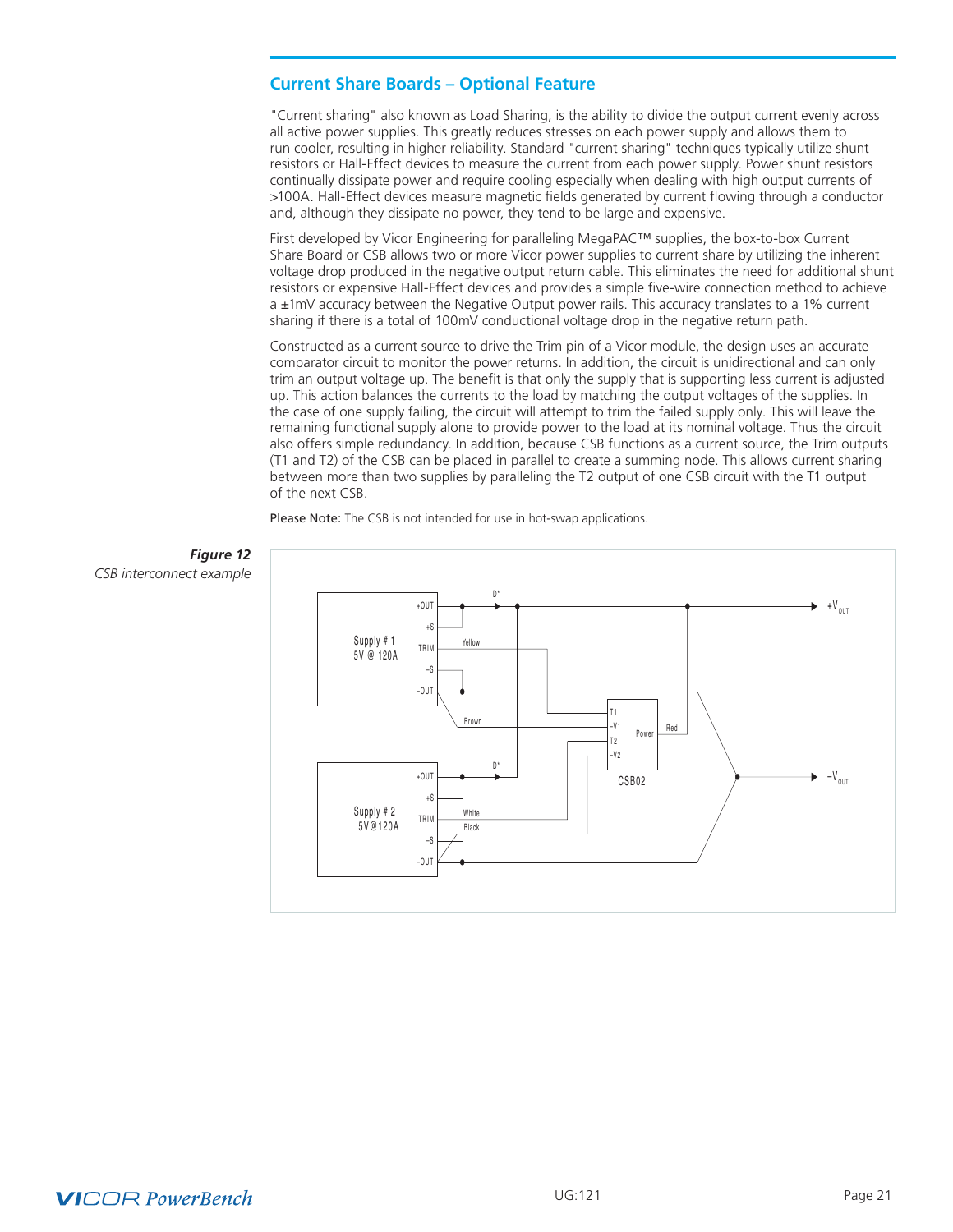### **Current Share Boards – Optional Feature (Cont.)**

#### **Requirements:**

- **1.** For proper operation, the power supplies being paralleled should be enabled at the same time.
- **2.** –OUT conductors must be of equal length and wire gauge. Separate –OUT conductors must be used from each supply to the load, or the use of a "Y" connection to a common point must be used as shown in Figure 12. Each leg of the "Y" must have a minimum of a few millivolts of drop in order for proper operation. 50 – 100mV of drop will provide from 5 to 1% accuracy.
- **3.** –V1 and –V2 for all box-to-box circuits must be connected directly at the negative output power studs or terminals to achieve accurate current sharing.
- **4.** D\* can be added if redundancy is needed. If redundancy is not required, D\* can be replaced with direct wire connections.
- **5.** When using D<sup>\*</sup>, the power input should be connected on the cathode side of the paralleling diodes as shown above.
- **6.** Terminate sense leads either locally or remotely as shown in Figure 12.
- **7.** For paralleling more than two supplies, consult factory for assistance.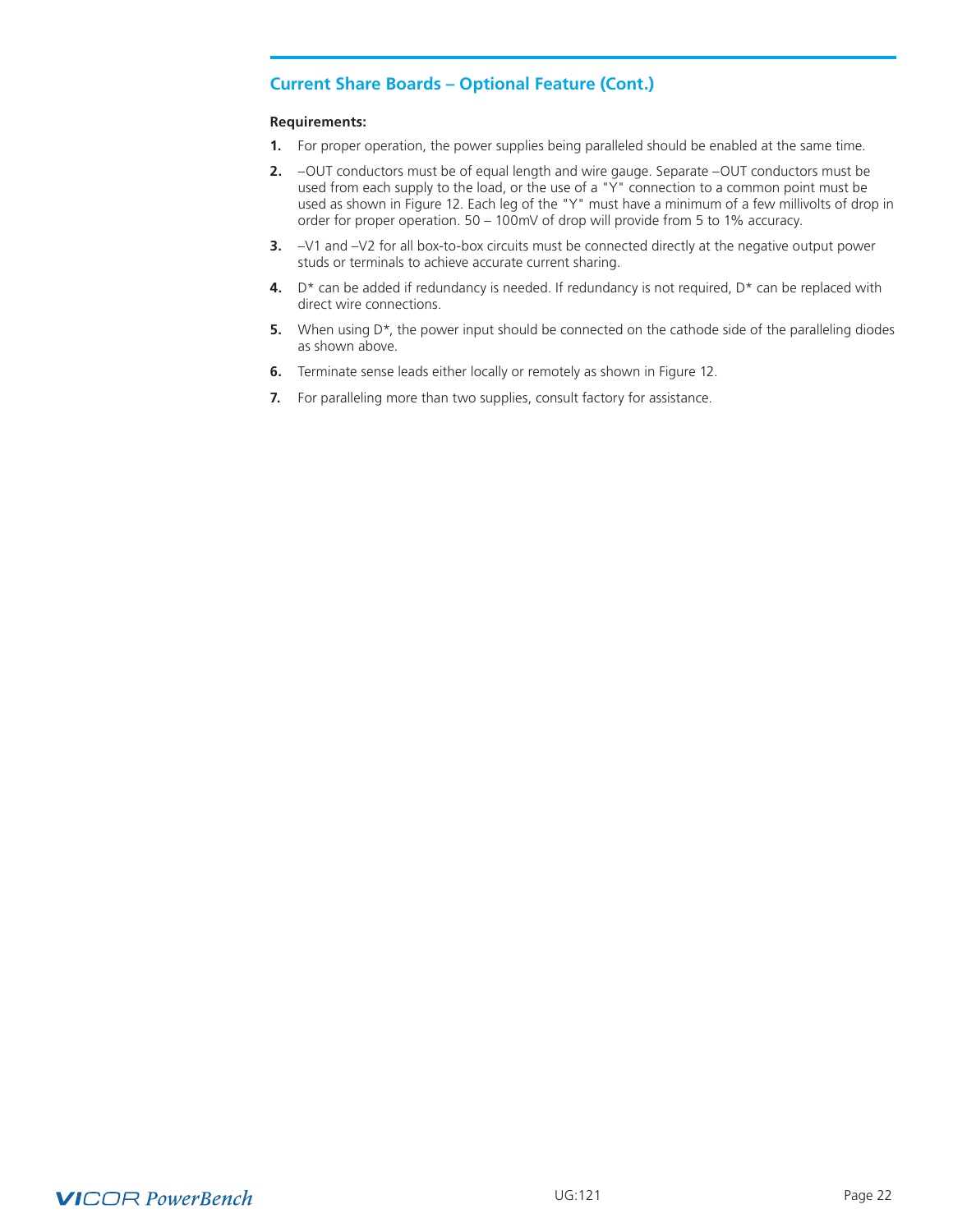



- **1.** Power:  $2 50V_{DC}$  at 5mA maximum.
- **2.** Accuracy: ±1mV between –VOUT connections.
- **3.** Output current when not trimming up: ±1µA (VI-200/J00), ±5µA (Maxi/Mini/Micro).
- **4.** Use four non-plated through holes with standoffs for mounting.
- **5.** CSB01 MUST be used for current sharing VI-200™/VI-J00™ converters.
- **6.** CSB02 MUST be used for current sharing Maxi/Mini/Micro converters.

PLEASE NOTE: THE CSB IS NOT INTENDED FOR HOT-SWAP APPLICATIONS.

Contact your Regional Applications Engineer at 1-800-927-9474 for additional information.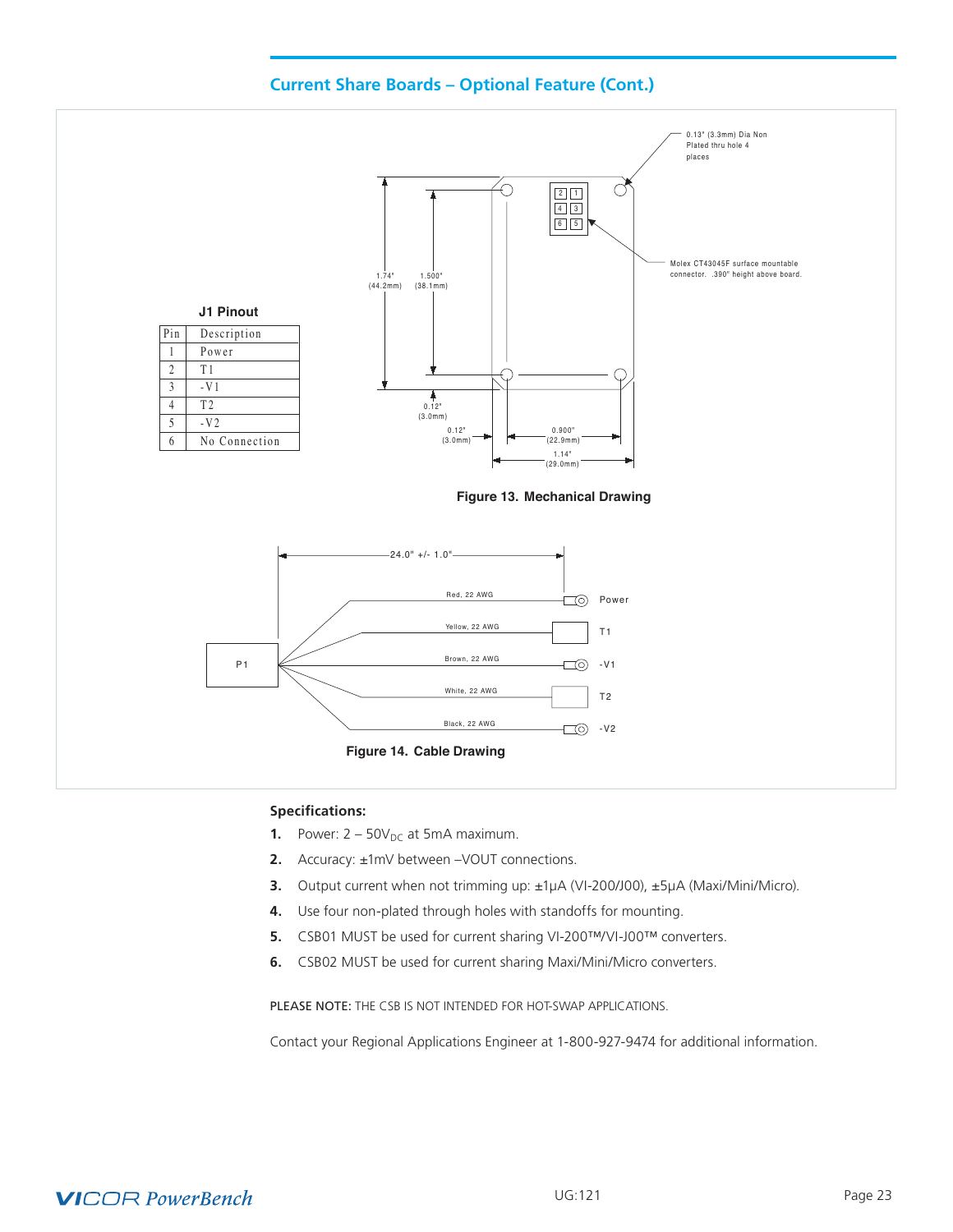For more information about this or other Vicor products, or for assistance with component-based power system design, contact the Vicor office nearest you. Vicor comprehensive line of power solutions includes modular, high-density DC-DC converters and accessory components, configurable power supplies, and custom power systems. Vicor designs and builds configurable power supplies incorporating Vicor high-density DC-DC converters and accessory components.

#### **This product line includes:**

#### *LoPAC™ FAMILY:*

- PFC MicroS™
- PFC Micro™
- PFC Mini™

#### *MegaPAC™ FAMILY:*

- PFC MegaPAC™
- 4kW MegaPAC™
- PFC MegaPAC™ (High Power)
- PFC MegaPAC-EL™
- Mini MegaPAC™
- n ConverterPACs™

### **Others:**

■ FlatPAC-EN™

Rugged COTS versions (MI) are available for the PFC Micro, PFC MicroS, PFC Mini, PFC MegaPAC.